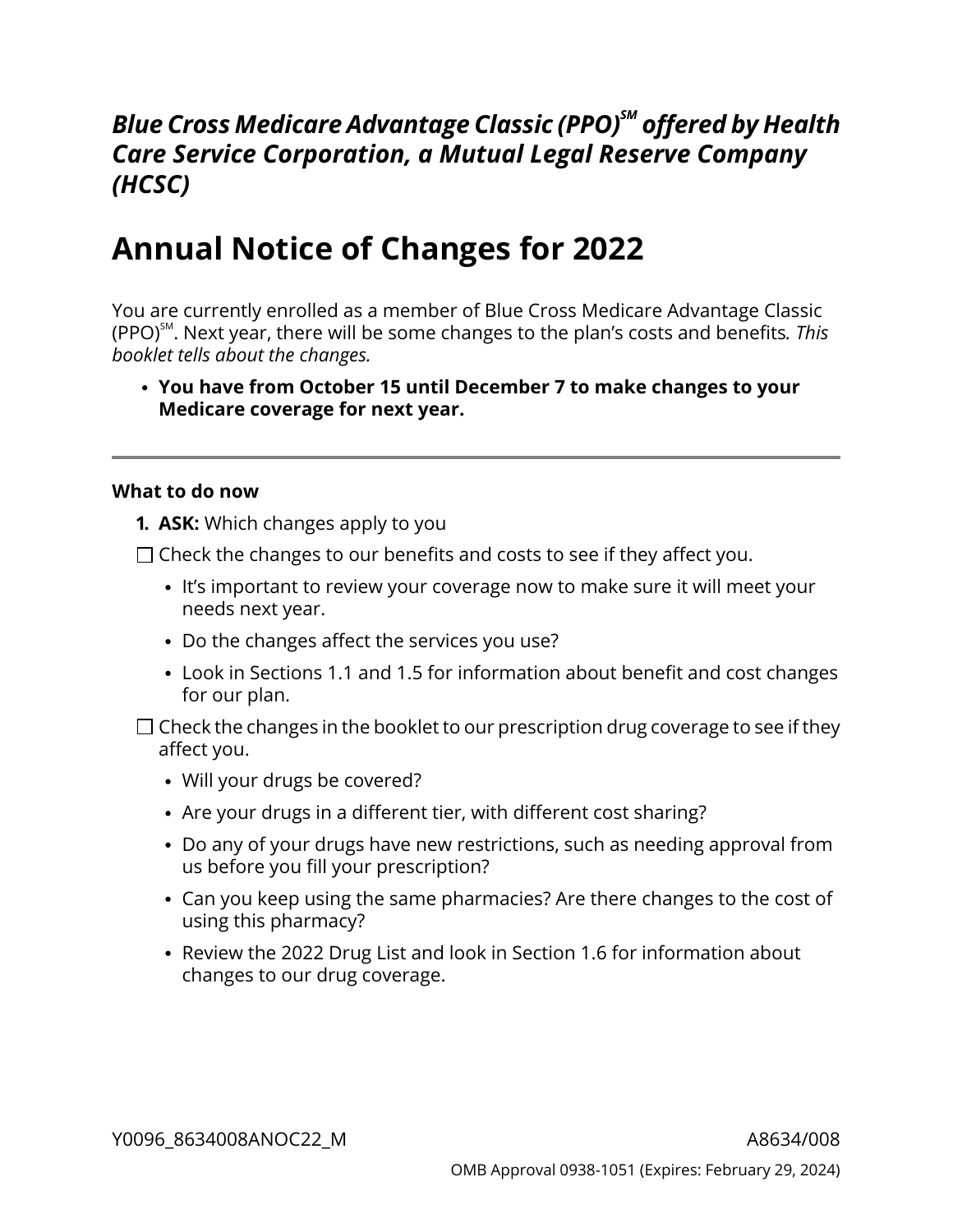Your drug costs may have risen since last year. Talk to your doctor about lower cost alternatives that may be available for you; this may save you in annual out-of-pocket costs throughout the year. To get additional information on drug prices visit [go.medicare.gov/drugprices,](https://go.medicare.gov/drugprices) and click the "dashboards" link in the middle of the second Note toward the bottom of the page. These dashboards highlight which manufacturers have been increasing their prices and also show other year-to-year drug price information. Keep in mind that your plan benefits will determine exactly how much your own drug costs may change.

 $\square$  Check to see if your doctors and other providers will be in our network next year.

- Are your doctors, including specialists you see regularly, in our network?
- What about the hospitals or other providers you use?
- Look in Section [1.3](#page-8-0) for information about our *Provider Directory*.
- $\Box$  Think about your overall health care costs.
	- How much will you spend out-of-pocket for the services and prescription drugs you use regularly?
	- How much will you spend on your premium and deductibles?
	- How do your total plan costs compare to other Medicare coverage options?

 $\Box$  Think about whether you are happy with our plan.

**2. COMPARE:** Learn about other plan choices

 $\Box$  Check coverage and costs of plans in your area.

- Use the personalized search feature on the Medicare Plan Finder at [www.medicare.gov/plan-compare](http://www.medicare.gov/plan-compare) website.
- Review the list in the back of your *Medicare & You 2022* handbook.
- Look in Section [3.2](#page-18-0) to learn more about your choices.
- $\Box$  Once you narrow your choice to a preferred plan, confirm your costs and coverage on the plan's website.
- **3. CHOOSE:** Decide whether you want to change your plan
	- If you don't join another plan by December 7, 2021, you will be enrolled in Blue Cross Medicare Advantage Classic (PPO).
	- To change to a **different plan** that may better meet your needs, you can switch plans between October 15 and December 7.
- **4. ENROLL:** To change plans, join a plan between **October 15** and **December 7, 2021**
	- If you don't join another plan by **December 7, 2021**, you will be enrolled in Blue Cross Medicare Advantage Classic (PPO).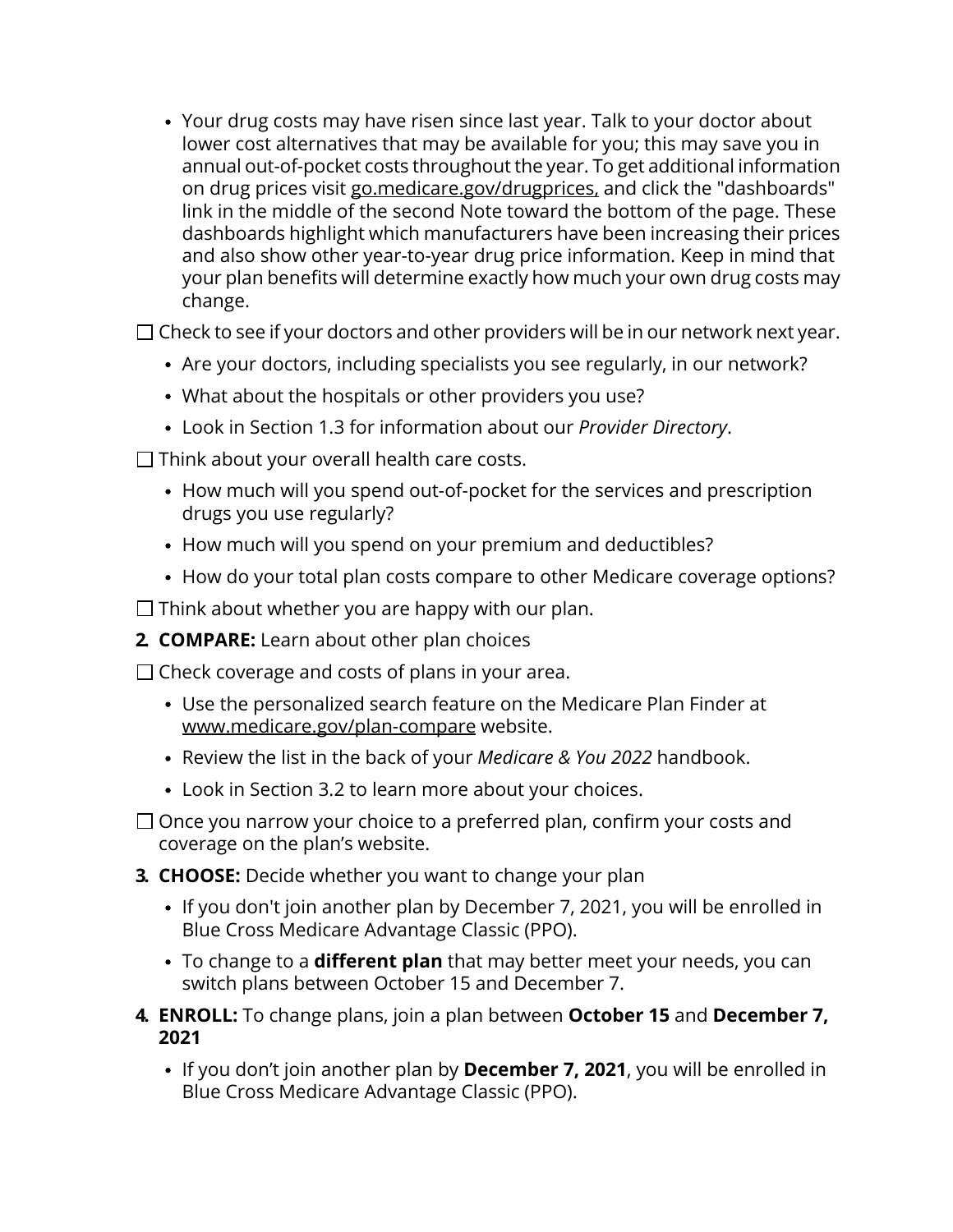If you join another plan by **December 7, 2021**, your new coverage will start on **January 1, 2022**. You will be automatically disenrolled from your current plan.

### **Additional Resources**

- This document is available for free in Spanish.
- ATTENTION: If you speak Spanish, language assistance services, free of charge, are available to you. Call Customer Service at 1-877-774-8592 (TTY only, call 711) for more information.
- ATENCIÓN: Si habla español, tiene a su disposición servicios gratuitos de asistencia lingüítica. Llame a Servicio al Cliente al 1-877-774-8592 (TTY: 711) para recibir más información.
- Please contact our Customer Service number at 1-877-774-8592 for additional information. (TTY users should call 711). Hours are 8:00 a.m. – 8:00 p.m., local time, 7 days a week. If you are calling from April 1 through September 30, alternate technologies (for example, voicemail) will be used on weekends and holidays.
- Para obtener más información por favor póngase en contacto con nuestro número de servicio al cliente en 1-877-774-8592. (Usuarios de TTY deben llamar al 711). El horario es de 8:00 – 20:00, hora de local, 7 días a la semana. Si usted está llamando desde el 1 de abril hasta el 30 de septiembre, tecnologías alternativas (por ejemplo, correo de voz) se utilizarán los fines de semana y festivos.
- Please contact Blue Cross Medicare Advantage Classic (PPO) if you need this information in another language or format (Spanish, braille, large print or alternate formats).
- **Coverage under this Plan qualifies as Qualifying Health Coverage (QHC)** and satisfies the Patient Protection and Affordable Care Act's (ACA) individual shared responsibility requirement. Please visit the Internal Revenue Service (IRS) website at [www.irs.gov/Affordable-Care-Act/Individuals-and-Families](http://www.irs.gov/Affordable-Care-Act/Individuals-and-Families) for more information.

### **About Blue Cross Medicare Advantage Classic (PPO)**

- PPO plans provided by Health Care Service Corporation, a Mutual Legal Reserve Company (HCSC), an Independent Licensee of the Blue Cross and Blue Shield Association. HCSC is a Medicare Advantage organization with a Medicare contract. Enrollment in HCSC's plan depends on contract renewal.
- When this booklet says "we," "us," or "our," it means Health Care Service Corporation, a Mutual Legal Reserve Company (HCSC). When it says "plan" or "our plan," it means Blue Cross Medicare Advantage Classic (PPO).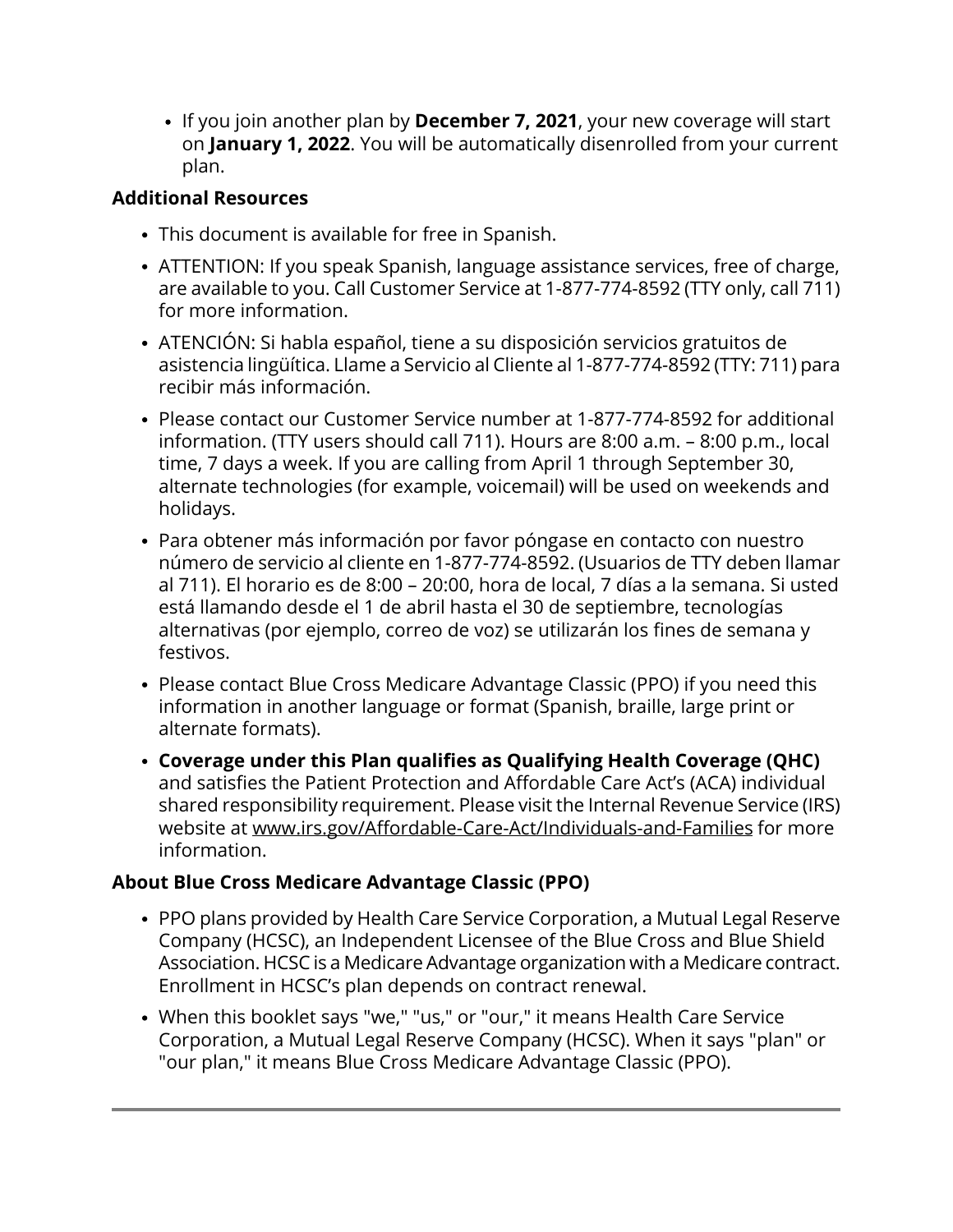### <span id="page-3-0"></span>**Summary of Important Costs for 2022**

The table below compares the 2021 costs and 2022 costs for Blue Cross Medicare Advantage Classic (PPO) in several important areas. **Please note this is only a summary of changes**. A copy of the *Evidence of Coverage* is located on our website at [getblueil.com/mapd](https://www.bcbsil.com/medicare/blue-cross-medicare-options/mapd). You may also call Customer Service to ask us to mail you an *Evidence of Coverage*.

| Cost                                                                                                                                                      | 2021 (this year)                                                                                            | 2022 (next year)                                                                                            |
|-----------------------------------------------------------------------------------------------------------------------------------------------------------|-------------------------------------------------------------------------------------------------------------|-------------------------------------------------------------------------------------------------------------|
| Monthly plan premium*<br>* Your premium may be higher<br>or lower than this amount. See<br>Section 1.1 for details.                                       | \$0                                                                                                         | \$0                                                                                                         |
| <b>Maximum out-of-pocket</b><br>amounts<br>This is the most you will pay<br>out-of-pocket for your covered<br>services.<br>(See Section 1.2 for details.) | From network<br>providers: \$7,550<br>From network and<br>out-of-network<br>providers combined:<br>\$11,300 | From network<br>providers: \$6,900<br>From network and<br>out-of-network<br>providers combined:<br>\$11,300 |
|                                                                                                                                                           |                                                                                                             |                                                                                                             |
| <b>Doctor office visits</b>                                                                                                                               | <b>In-Network</b>                                                                                           | <b>In-Network</b>                                                                                           |
|                                                                                                                                                           | Primary care visits:<br>\$25 copay per visit                                                                | Primary care visits: \$25<br>copay per visit                                                                |
|                                                                                                                                                           | Specialist visits:<br>\$50 copay per visit                                                                  | Specialist visits: \$50<br>copay per visit                                                                  |
|                                                                                                                                                           | <b>Out-of-Network</b>                                                                                       | <b>Out-of-Network</b>                                                                                       |
|                                                                                                                                                           | Primary care visits:<br>50% of the total cost                                                               | Primary care visits: \$35<br>copay per visit                                                                |
|                                                                                                                                                           | per visit<br>Specialist visits: 50% of<br>the total cost per visit                                          | Specialist visits: \$55<br>copay per visit                                                                  |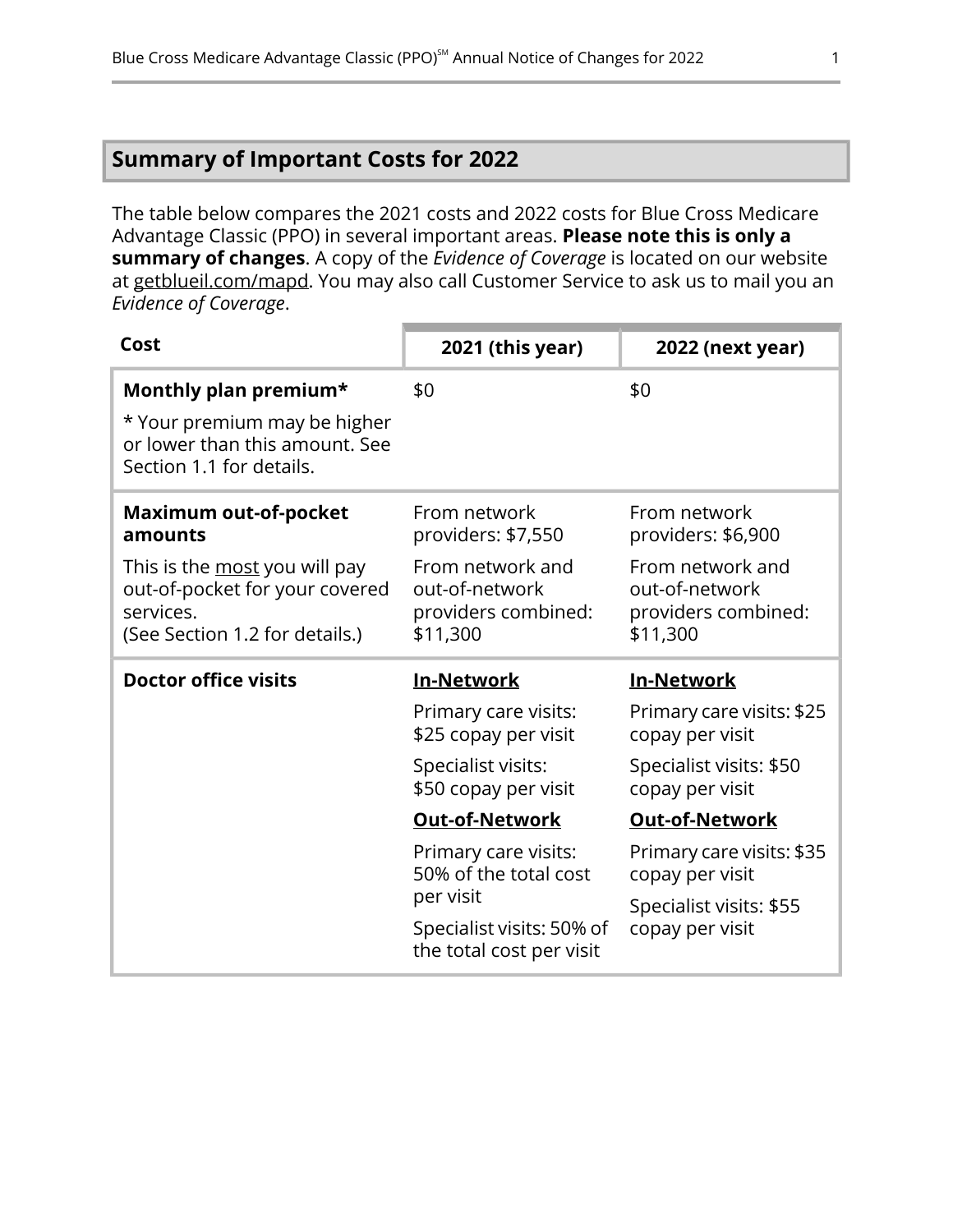| Cost                                                                                                      | 2021 (this year)                                                           | 2022 (next year)                                                           |
|-----------------------------------------------------------------------------------------------------------|----------------------------------------------------------------------------|----------------------------------------------------------------------------|
| <b>Inpatient hospital stays</b>                                                                           | <b>In-Network</b>                                                          | <b>In-Network</b>                                                          |
| Includes inpatient acute,<br>inpatient rehabilitation,<br>long-term care hospitals, and                   | \$320 copay per day for<br>days 1-6 and \$0 copay<br>per day for days 7-90 | \$320 copay per day for<br>days 1-6 and \$0 copay<br>per day for days 7-90 |
| other types of inpatient hospital<br>services. Inpatient hospital care<br>starts the day you are formally | \$0 copay per day for<br>days 91 and beyond                                | \$0 copay per day for<br>days 91 and beyond                                |
| admitted to the hospital with a                                                                           | <b>Out-of-Network</b>                                                      | <b>Out-of-Network</b>                                                      |
| doctor's order. The day before<br>you are discharged is your last<br>inpatient day.                       | 50% of the total cost<br>per stay                                          | 50% of the total cost<br>per stay                                          |
| <b>Part D prescription drug</b>                                                                           | Deductible: \$445                                                          | Deductible: \$250                                                          |
| coverage<br>(See Section 1.6 for details.)                                                                | Copayment/<br>Coinsurance during the<br>Initial Coverage Stage:            | Copayment/<br>Coinsurance during the<br>Initial Coverage Stage:            |
|                                                                                                           | Drug Tier 1:                                                               | Drug Tier 1:                                                               |
|                                                                                                           | • Standard cost<br>sharing:<br>\$7 copay                                   | • Standard cost<br>sharing:<br>\$10 copay                                  |
|                                                                                                           | • Preferred cost<br>sharing:<br>\$0 copay                                  | • Preferred cost<br>sharing:<br>\$0 copay                                  |
|                                                                                                           | Drug Tier 2:                                                               | Drug Tier 2:                                                               |
|                                                                                                           | • Standard cost<br>sharing:<br>\$20 copay                                  | • Standard cost<br>sharing:<br>\$20 copay                                  |
|                                                                                                           | • Preferred cost<br>sharing:<br>\$13 copay                                 | • Preferred cost<br>sharing:<br>\$10 copay                                 |
|                                                                                                           | Drug Tier 3:                                                               | Drug Tier 3:                                                               |
|                                                                                                           | • Standard cost<br>sharing:<br>\$47 copay                                  | • Standard cost<br>sharing:<br>\$47 copay                                  |
|                                                                                                           | • Preferred cost<br>sharing:<br>\$40 copay                                 | • Preferred cost<br>sharing:<br>\$47 copay                                 |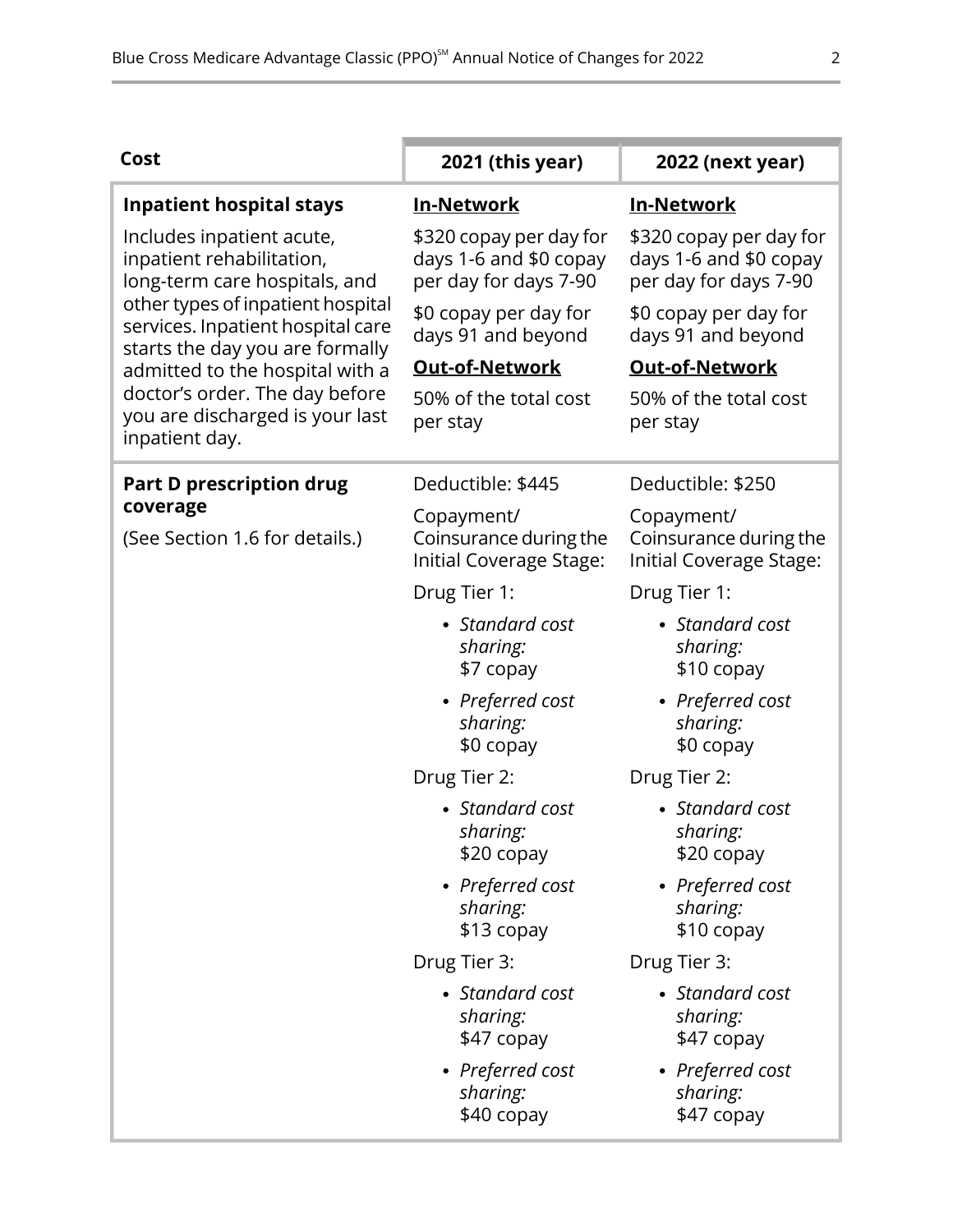| Cost | 2021 (this year)                                                                                                                    | 2022 (next year)                                                                                                                    |
|------|-------------------------------------------------------------------------------------------------------------------------------------|-------------------------------------------------------------------------------------------------------------------------------------|
|      | Drug Tier 4:<br>• Standard cost<br>sharing:<br>$$100$ copay<br>• Preferred cost<br>sharing:<br>\$93 copay                           | Drug Tier 4:<br>• Standard cost<br>sharing:<br>$$100$ copay<br>• Preferred cost<br>sharing:<br>$$100$ copay                         |
|      | Drug Tier 5:<br>• Standard cost<br>sharing:<br>25% of the total<br>cost<br>• Preferred cost<br>sharing:<br>25% of the total<br>cost | Drug Tier 5:<br>• Standard cost<br>sharing:<br>28% of the total<br>cost<br>• Preferred cost<br>sharing:<br>28% of the total<br>cost |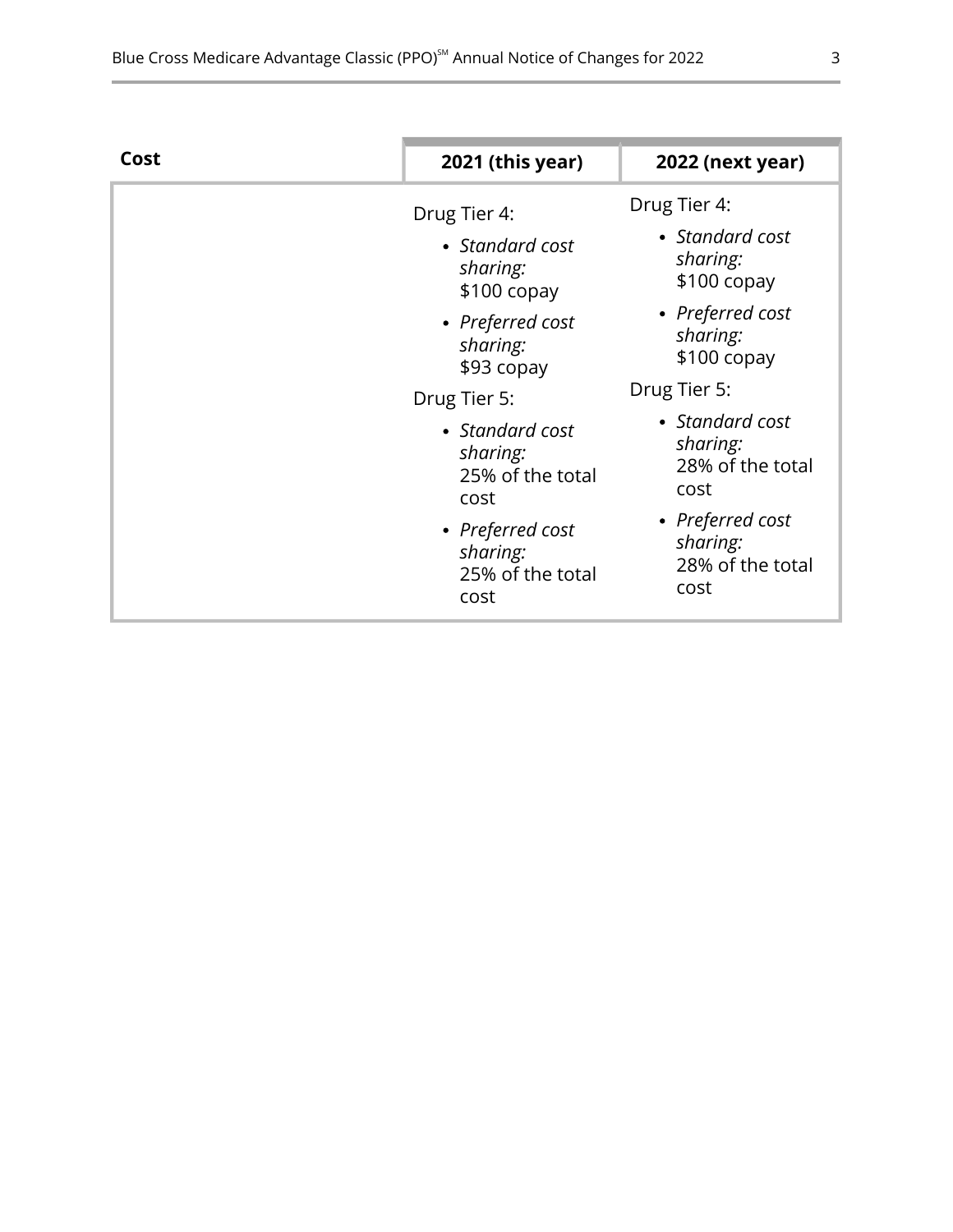### *Annual Notice of Changes* **for 2022 Table of Contents**

| SECTION 1 Changes to Benefits and Costs for Next Year  5                      |  |
|-------------------------------------------------------------------------------|--|
|                                                                               |  |
| Section 1.2 - Changes to Your Maximum Out-of-Pocket Amounts5                  |  |
|                                                                               |  |
|                                                                               |  |
|                                                                               |  |
| Section 1.6 - Changes to Part D Prescription Drug Coverage  11                |  |
|                                                                               |  |
|                                                                               |  |
| Section 3.1 - If you want to stay in Blue Cross Medicare Advantage Classic    |  |
|                                                                               |  |
|                                                                               |  |
| SECTION 5 Programs That Offer Free Counseling about Medicare  17              |  |
| SECTION 6 Programs That Help Pay for Prescription Drugs  18                   |  |
| Section 7.1 - Getting Help from Blue Cross Medicare Advantage Classic (PPO)19 |  |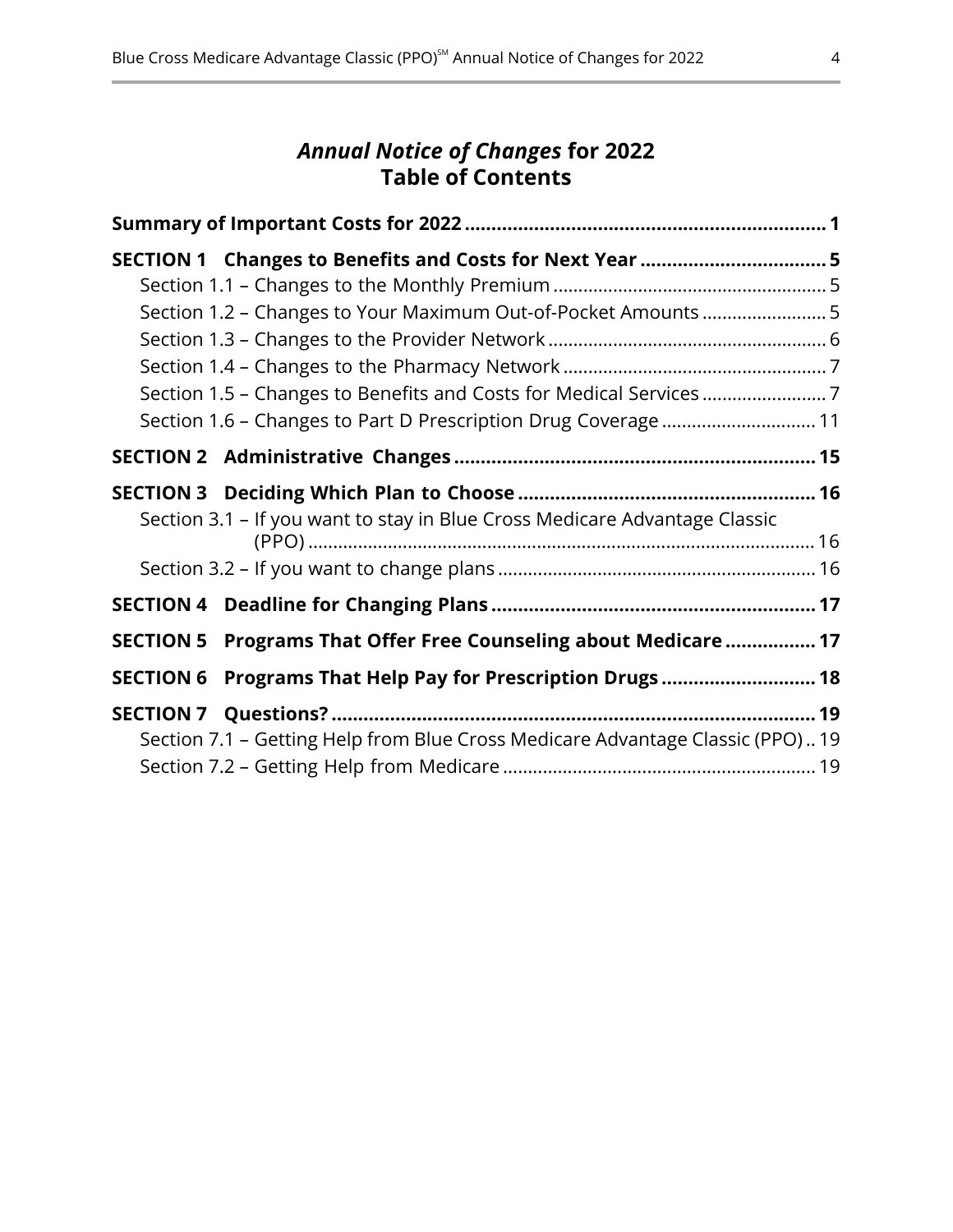### <span id="page-7-2"></span>**SECTION 1 Changes to Benefits and Costs for Next Year**

#### <span id="page-7-0"></span>**Section 1.1 – Changes to the Monthly Premium**

| Cost                                                                                                                              | 2021 (this year) | <b>2022 (next year)</b> |
|-----------------------------------------------------------------------------------------------------------------------------------|------------------|-------------------------|
| <b>Monthly premium</b>                                                                                                            | \$0              | \$0                     |
| (You must also continue to pay<br>your Medicare Part B premium.)                                                                  |                  |                         |
| <b>Optional Supplemental Dental,</b><br><b>Eyewear, and Hearing Services</b>                                                      | \$24.00          | \$32.20                 |
| (Optional supplemental benefit<br>available for an extra premium)                                                                 |                  |                         |
| See Chapter 4, Section 2.2 (Extra<br>"optional supplemental" benefits you<br>can buy) of the Evidence of<br>Coverage for details. |                  |                         |

- Your monthly plan premium will be *more* if you are required to pay a lifetime Part D late enrollment penalty for going without other drug coverage that is at least as good as Medicare drug coverage (also referred to as "creditable coverage") for 63 days or more.
- If you have a higher income, you may have to pay an additional amount each month directly to the government for your Medicare prescription drug coverage.
- <span id="page-7-1"></span>Your monthly premium will be *less* if you are receiving "Extra Help" with your prescription drug costs. Please see Section [6](#page-20-0) regarding "Extra Help" from Medicare.

### **Section 1.2 – Changes to Your Maximum Out-of-Pocket Amounts**

l

To protect you, Medicare requires all health plans to limit how much you pay "out-of-pocket" during the year. These limits are called the "maximum out-of-pocket amounts." Once you reach this amount, you generally pay nothing for covered services for the rest of the year.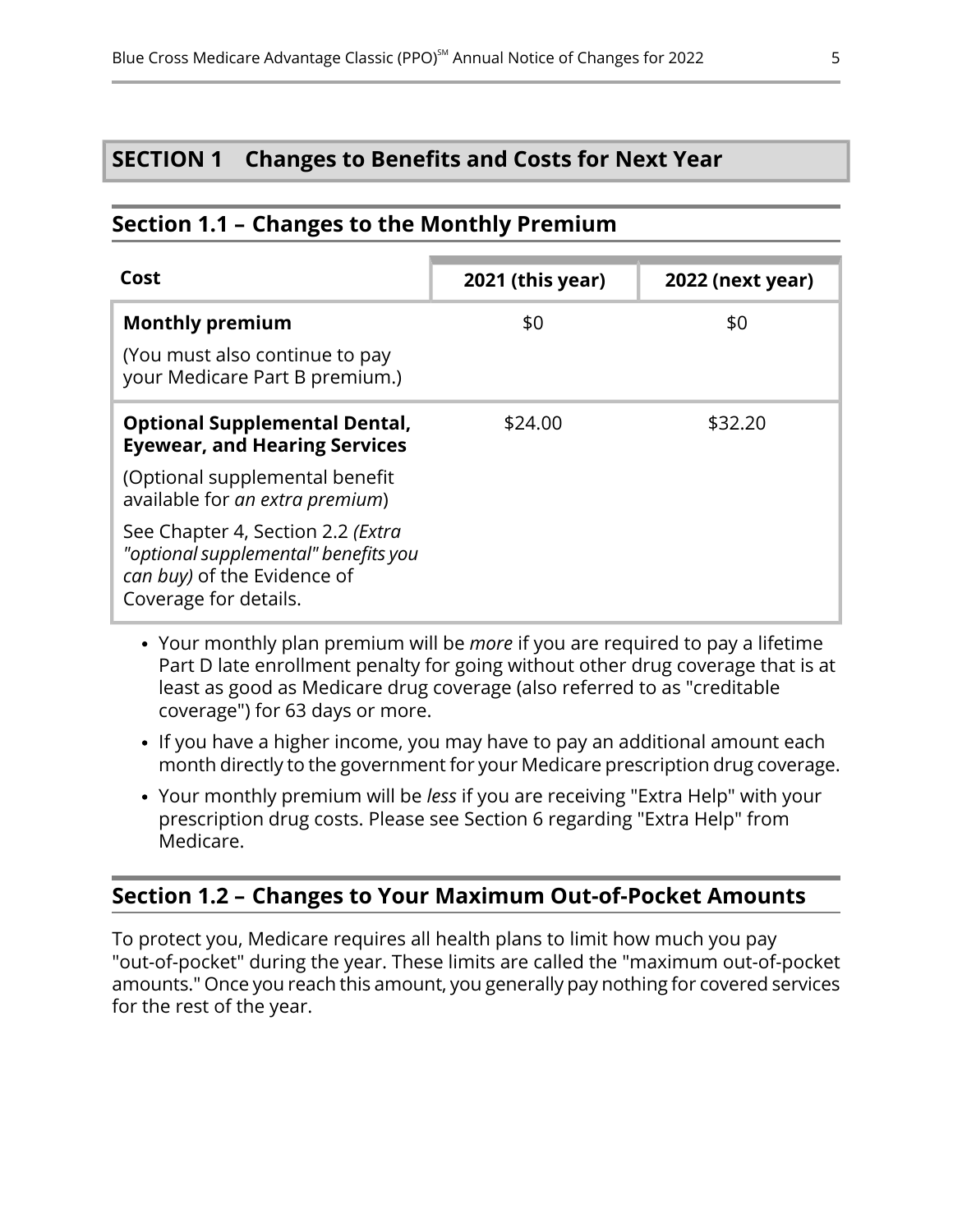| Cost                                                                                                                                                                                                                                                                                                 | 2021 (this year) | 2022 (next year)                                                                                                                                                                                                   |
|------------------------------------------------------------------------------------------------------------------------------------------------------------------------------------------------------------------------------------------------------------------------------------------------------|------------------|--------------------------------------------------------------------------------------------------------------------------------------------------------------------------------------------------------------------|
| In-network maximum<br>out-of-pocket amount                                                                                                                                                                                                                                                           | \$7,550          | \$6,900<br>Once you have paid                                                                                                                                                                                      |
| Your costs for covered medical<br>services (such as copays and<br>deductibles) from network<br>providers count toward your<br>in-network maximum<br>out-of-pocket amount. Your plan<br>premium and your costs for<br>prescription drugs do not count<br>toward your maximum<br>out-of-pocket amount. |                  | \$6,900 out-of-pocket<br>for covered services,<br>you will pay nothing for<br>your covered services<br>from network providers<br>for the rest of the<br>calendar year.                                             |
| <b>Combined maximum</b><br>out-of-pocket amount                                                                                                                                                                                                                                                      | \$11,300         | \$11,300                                                                                                                                                                                                           |
| Your costs for covered medical<br>services (such as copays and<br>deductibles) from in-network and<br>out-of-network providers count<br>toward your combined maximum<br>out-of-pocket amount.                                                                                                        |                  | Once you have paid<br>\$11,300 out-of-pocket<br>for covered services,<br>you will pay nothing for<br>your covered services<br>from network or<br>out-of-network<br>providers for the rest<br>of the calendar year. |

### **Section 1.3 – Changes to the Provider Network**

<span id="page-8-0"></span>l

There are changes to our network of providers for next year. An updated *Provider Directory* is located on our website at [getblueil.com/mapd.](https://www.bcbsil.com/medicare/blue-cross-medicare-options/mapd) You may also call Customer Service for updated provider information or to ask us to mail you a *Provider Directory*. **Please review the 2022** *Provider Directory* **to see if your providers (primary care provider, specialists, hospitals, etc.) are in our network**.

It is important that you know that we may make changes to the hospitals, doctors and specialists (providers) that are part of your plan during the year. There are a number of reasons why your provider might leave your plan, but if your doctor or specialist does leave your plan you have certain rights and protections summarized below:

Even though our network of providers may change during the year, we must furnish you with uninterrupted access to qualified doctors and specialists.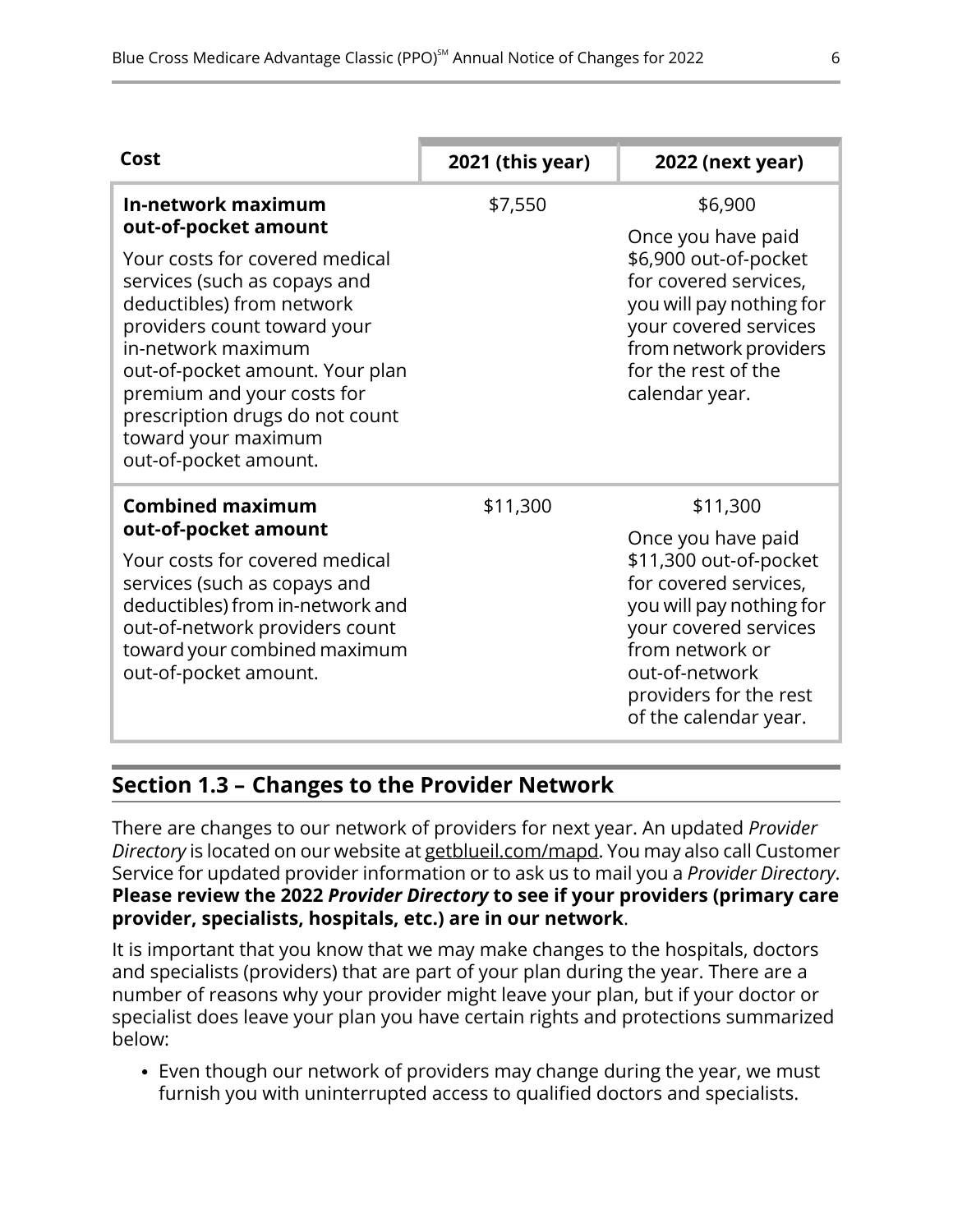- We will make a good faith effort to provide you with at least 30 days' notice that your provider is leaving our plan so that you have time to select a new provider.
- We will assist you in selecting a new qualified provider to continue managing your health care needs.
- If you are undergoing medical treatment you have the right to request, and we will work with you to ensure, that the medically necessary treatment you are receiving is not interrupted.
- If you believe we have not furnished you with a qualified provider to replace your previous provider or that your care is not being appropriately managed, you have the right to file an appeal of our decision.
- <span id="page-9-1"></span>• If you find out your doctor or specialist is leaving your plan, please contact us so we can assist you in finding a new provider to manage your care.

### **Section 1.4 – Changes to the Pharmacy Network**

l

<span id="page-9-0"></span>l

Amounts you pay for your prescription drugs may depend on which pharmacy you use. Medicare drug plans have a network of pharmacies. In most cases, your prescriptions are covered *only* if they are filled at one of our network pharmacies. Our network includes pharmacies with preferred cost sharing, which may offer you lower cost sharing than the standard cost sharing offered by other network pharmacies for some drugs.

There are changes to our network of pharmacies for next year. An updated *Pharmacy Directory* is located on our website at [getblueil.com/mapd/pharmacies](https://www.bcbsil.com/medicare/blue-cross-medicare-options/mapd/using-your-plan/pharmacies). You may also call Customer Service for updated provider information or to ask us to mail you a *Pharmacy Directory*. **Please review the 2022** *Pharmacy Directory* **to see which pharmacies are in our network**.

### **Section 1.5 – Changes to Benefits and Costs for Medical Services**

We are changing our coverage for certain medical services next year. The information below describes these changes. For details about the coverage and costs for these services, see Chapter 4, *Medical Benefits Chart (what is covered and what you pay)*, in your 2022 *Evidence of Coverage.*

#### **Opioid treatment program services**

Members of our plan with opioid use disorder (OUD) can receive coverage of services to treat OUD through an Opioid Treatment Program (OTP) which includes the following services:

- U.S. Food and Drug Administration (FDA)-approved opioid agonist and antagonist medication-assisted treatment (MAT) medications.
- Dispensing and administration of MAT medications (if applicable)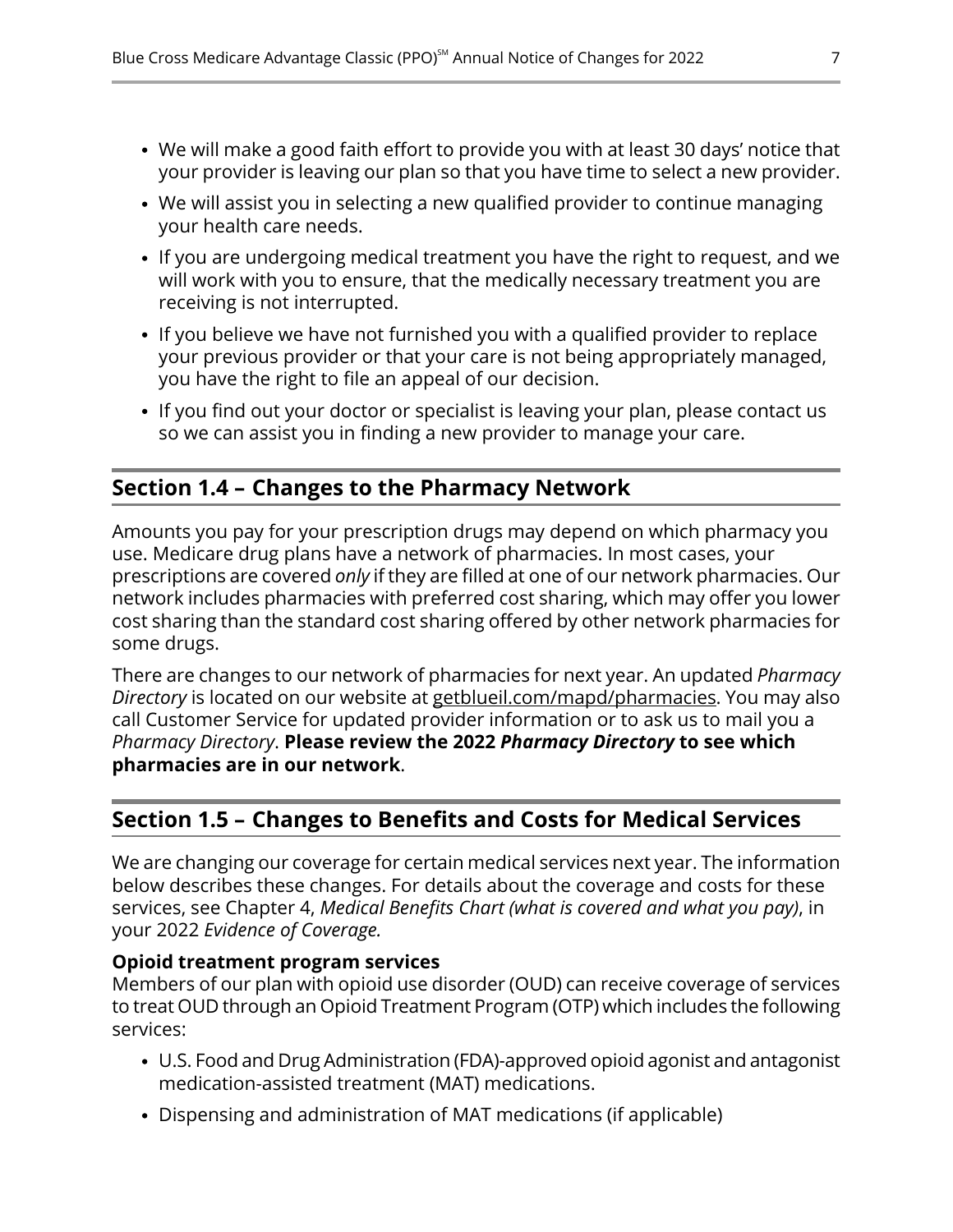- Substance use counseling
- Individual and group therapy
- Toxicology testing
- Intake activities
- Periodic assessments

| Cost                                                                         | 2021 (this year)                                                                                                     | <b>2022 (next year)</b>                                                                                               |
|------------------------------------------------------------------------------|----------------------------------------------------------------------------------------------------------------------|-----------------------------------------------------------------------------------------------------------------------|
| <b>Acupuncture for</b><br><b>Chronic Low Back Pain</b><br>(Medicare-covered) | <b>Out-of-Network</b><br>50% of the total cost for<br>each<br>Medicare-covered visit.                                | <b>Out-of-Network</b><br>\$55 copay for each<br>Medicare-covered visit.                                               |
| <b>Ambulance Services</b>                                                    | In and Out-of-Network<br>\$325 copay for each<br>one-way<br>Medicare-covered air<br>transportation service.          | In and Out-of-Network<br>20% of the total cost for<br>each one-way<br>Medicare-covered air<br>transportation service. |
|                                                                              |                                                                                                                      |                                                                                                                       |
| <b>Cardiac Rehabilitation</b><br><b>Services</b>                             | <b>In-Network</b><br>\$50 copay for<br>Medicare-covered<br>cardiac rehab and<br>intensive cardiac rehab<br>services. | <b>In-Network</b><br>\$30 copay for<br>Medicare-covered cardiac<br>rehab and intensive<br>cardiac rehab services.     |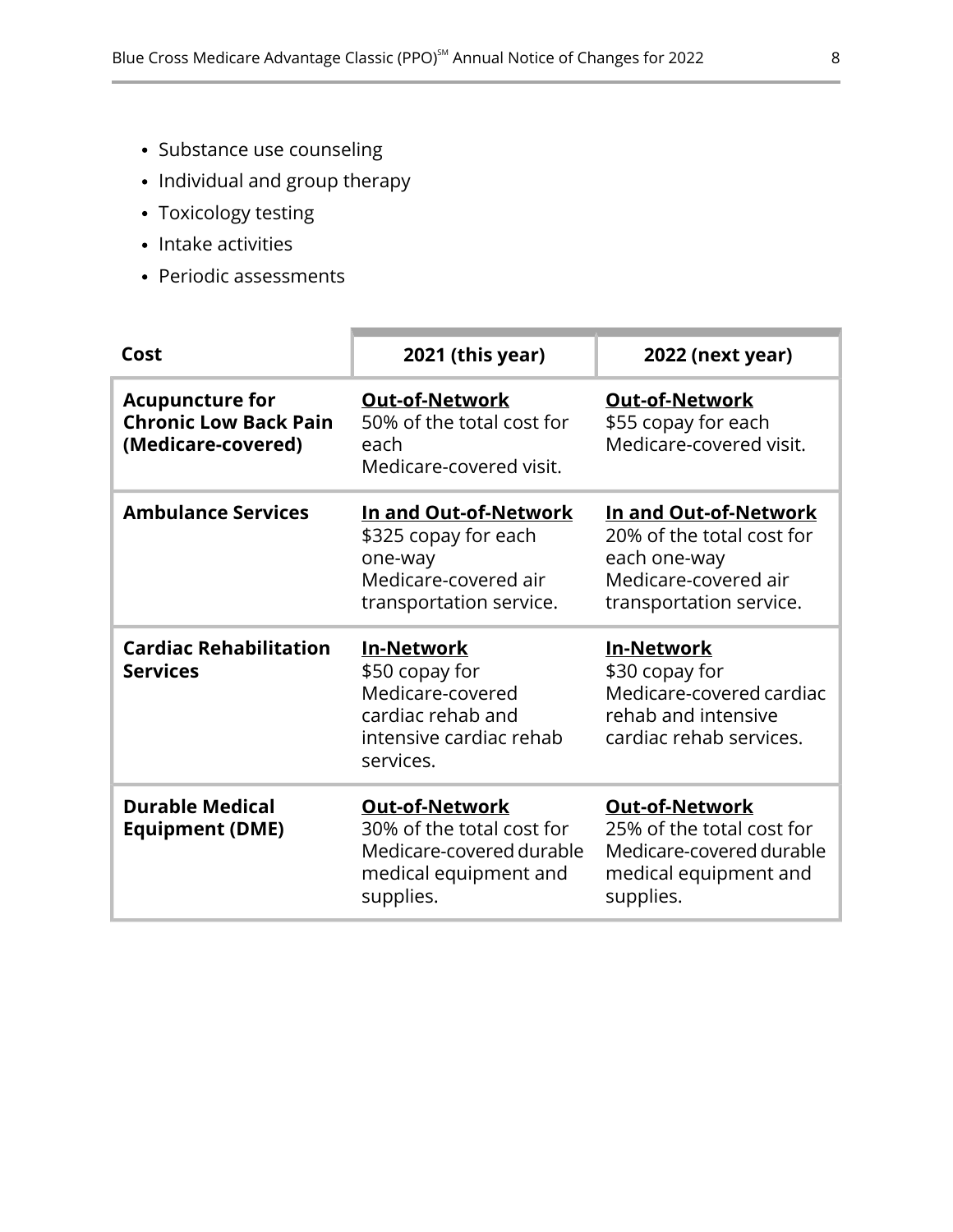| Cost                                               | 2021 (this year)                                                                                                                                                                   | 2022 (next year)                                                                                                                                                                                     |
|----------------------------------------------------|------------------------------------------------------------------------------------------------------------------------------------------------------------------------------------|------------------------------------------------------------------------------------------------------------------------------------------------------------------------------------------------------|
| <b>Opioid Treatment</b><br><b>Program Services</b> | <b>In-Network</b><br>You pay a \$0 copay for<br>each Medicare-covered<br>opioid treatment service.<br>Out-of-Network<br>50% of the total cost for<br>Medicare-covered<br>services. | <b>In-Network</b><br>You pay a \$50 copay for<br>each Medicare-covered<br>opioid treatment service.<br>Out-of-Network<br>\$55 copay for<br>Medicare-covered opioid<br>treatment program<br>services. |
| <b>Physician/Practitioner</b><br><b>Services</b>   | <b>Out-of-Network</b><br>You pay a 50%<br>coinsurance for services<br>performed with a PCP and<br>a 50% coinsurance for<br>services performed with a<br>Specialist.                | <b>Out-of-Network</b><br>You pay a \$35 copay for<br>services performed with a<br>PCP and a \$55 copay for<br>services performed with a<br>Specialist.                                               |
| <b>Outpatient Hospital</b><br><b>Observation</b>   | <b>In-Network</b><br>\$0 copay for<br>Medicare-covered<br>observation services.                                                                                                    | <b>In-Network</b><br>\$320 copay for<br>Medicare-covered<br>observation services.                                                                                                                    |
| <b>Skilled Nursing Facility</b><br>(SNF) Care      | <b>In-Network</b><br>You pay a \$0 copay per<br>day for days 1-20 and<br>\$184 copay per day for<br>days 21-100 for each<br>Medicare-covered SNF<br>stay.                          | <b>In-Network</b><br>You pay a \$0 copay per<br>day for days 1-20 and<br>\$188 copay per day for<br>days 21-100 for each<br>Medicare-covered SNF<br>stay.                                            |
| <b>Urgently Needed</b><br><b>Services</b>          | In and Out-of-Network<br>You pay a \$65 copay for<br>each Medicare-covered<br>urgent care visit.                                                                                   | In and Out-of-Network<br>You pay a \$30 copay for<br>each Medicare-covered<br>urgent care visit.                                                                                                     |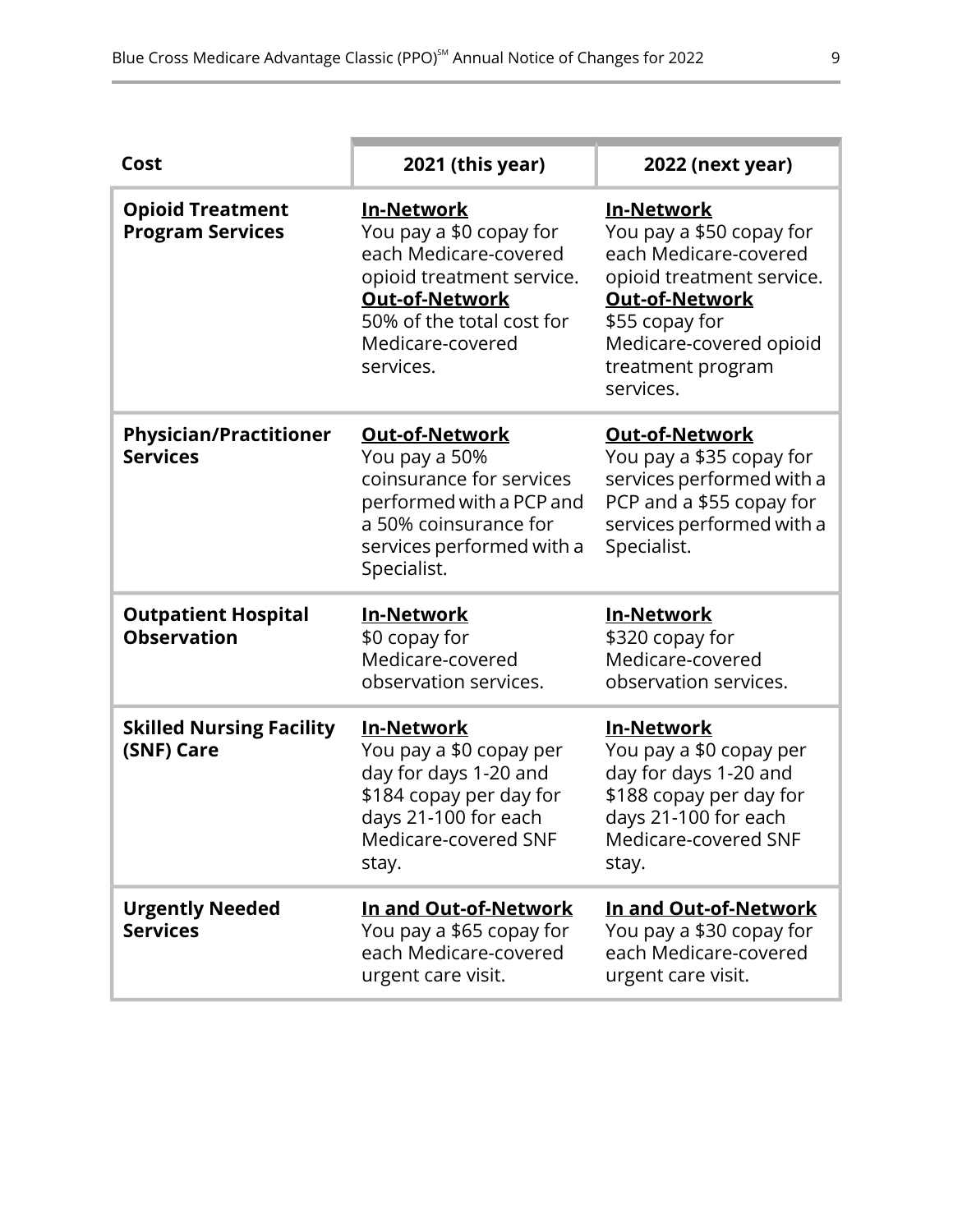| Cost                                                              | 2021 (this year)                                                                                                                                                                                                                                                                                                                                                                                                              | 2022 (next year)                                                                                                                                                                                                                                                                                                                                                                                                                                                                                             |
|-------------------------------------------------------------------|-------------------------------------------------------------------------------------------------------------------------------------------------------------------------------------------------------------------------------------------------------------------------------------------------------------------------------------------------------------------------------------------------------------------------------|--------------------------------------------------------------------------------------------------------------------------------------------------------------------------------------------------------------------------------------------------------------------------------------------------------------------------------------------------------------------------------------------------------------------------------------------------------------------------------------------------------------|
| <b>Dental Services</b><br>(Non-Medicare-covered<br>Comprehensive) | The following optional<br>supplemental dental<br>benefits are available for<br>an extra premium:<br>In and Out-of-Network<br>You pay 50% of the total<br>cost for non-routine<br>dental visits and<br>restorative services. You<br>pay 70% of the total cost<br>for extractions,<br>endodontics, periodontics,<br>and prosthodontics and<br>other maxillofacial surgery<br>services.                                          | The following optional<br>supplemental dental<br>benefits<br>are available for an extra<br>premium:<br>In and Out-of-Network<br>You pay 20% of the total<br>cost for non-routine<br>dental visits and<br>restorative services. You<br>pay 50% of the total cost<br>for extractions,<br>endodontics, periodontics,<br>and prosthodontics and<br>other maxillofacial surgery<br>services.                                                                                                                      |
| <b>Hearing Exams</b><br>(Non-Medicare-covered)                    | The following optional<br>supplemental hearing<br>benefits are available for<br>an extra premium:<br><u>In-Network</u><br>You pay a \$5 copay for 1<br>routine hearing exam<br>every 3 years.<br>3 hearing aid fittings every<br>3 years.<br>Out-of-Network<br>You pay 50% of the total<br>cost for 1 routine hearing<br>exam every 3 years.<br>You pay 50% of the total<br>cost for 3 hearing aid<br>fittings every 3 years. | The following optional<br>supplemental hearing<br>benefits are available for<br>an extra premium:<br><u>In-Network</u><br>\$5 copay for 1 routine<br>hearing exam every year<br>Unlimited provider visits<br>for fitting and<br>adjustments within 12<br>months of purchase of<br>TruHearing hearing aids.<br><b>Out-of-Network</b><br>50% of the total cost for 1<br>routine hearing exam<br>every year<br>50% of the total cost for 1<br>hearing aid fitting and<br>evaluation visit every<br>three years. |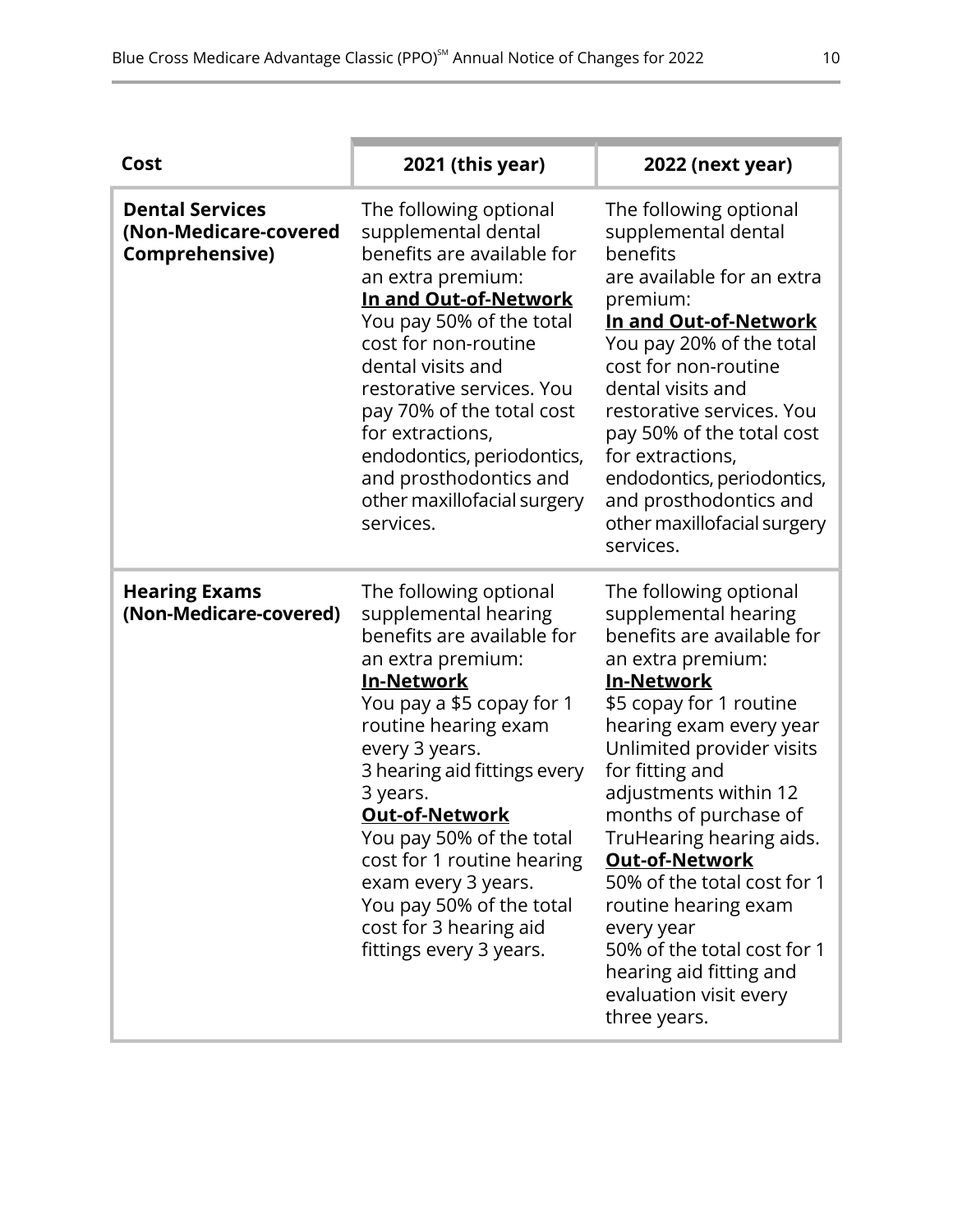### <span id="page-13-0"></span>**Section 1.6 – Changes to Part D Prescription Drug Coverage**

#### **Changes to Our Drug List**

Our list of covered drugs is called a Formulary or "Drug List." A copy of our Drug List is provided electronically.

We made changes to our Drug List, including changes to the drugs we cover and changes to the restrictions that apply to our coverage for certain drugs. **Review the Drug List to make sure your drugs will be covered next year and to see if there will be any restrictions.**

If you are affected by a change in drug coverage, you can:

- **Work with your doctor (or other prescriber) and ask the plan to make an exception** to cover the drug. **We encourage current members** to ask for an exception before next year.
	- To learn what you must do to ask for an exception, see Chapter 9 of your *Evidence of Coverage (What to do if you have a problem or complaint (coverage decisions, appeals, complaints))* or call Customer Service.
- **Work with your doctor (or other prescriber) to find a different drug** that we cover. You can call Customer Service to ask for a list of covered drugs that treat the same medical condition.

In some situations, we are required to cover a temporary supply of a non-formulary drug in the first 90 days of the plan year or the first 90 days of membership to avoid a gap in therapy. (To learn more about when you can get a temporary supply and how to ask for one, see Chapter 5, Section 5.2 of the *Evidence of Coverage.*) During the time when you are getting a temporary supply of a drug, you should talk with your doctor to decide what to do when your temporary supply runs out. You can either switch to a different drug covered by the plan or ask the plan to make an exception for you and cover your current drug.

Current formulary exceptions may still be covered, depending on the circumstance. You can call Customer Service to confirm coverage duration.

Most of the changes in the Drug List are new for the beginning of each year. However, during the year, we might make other changes that are allowed by Medicare rules.

When we make these changes to the Drug List during the year, you can still work with your doctor (or other prescriber) and ask us to make an exception to cover the drug. We will also continue to update our online Drug List as scheduled and provide other required information to reflect drug changes. (To learn more about changes we may make to the Drug List, see Chapter 5, Section 6 of the Evidence of Coverage.)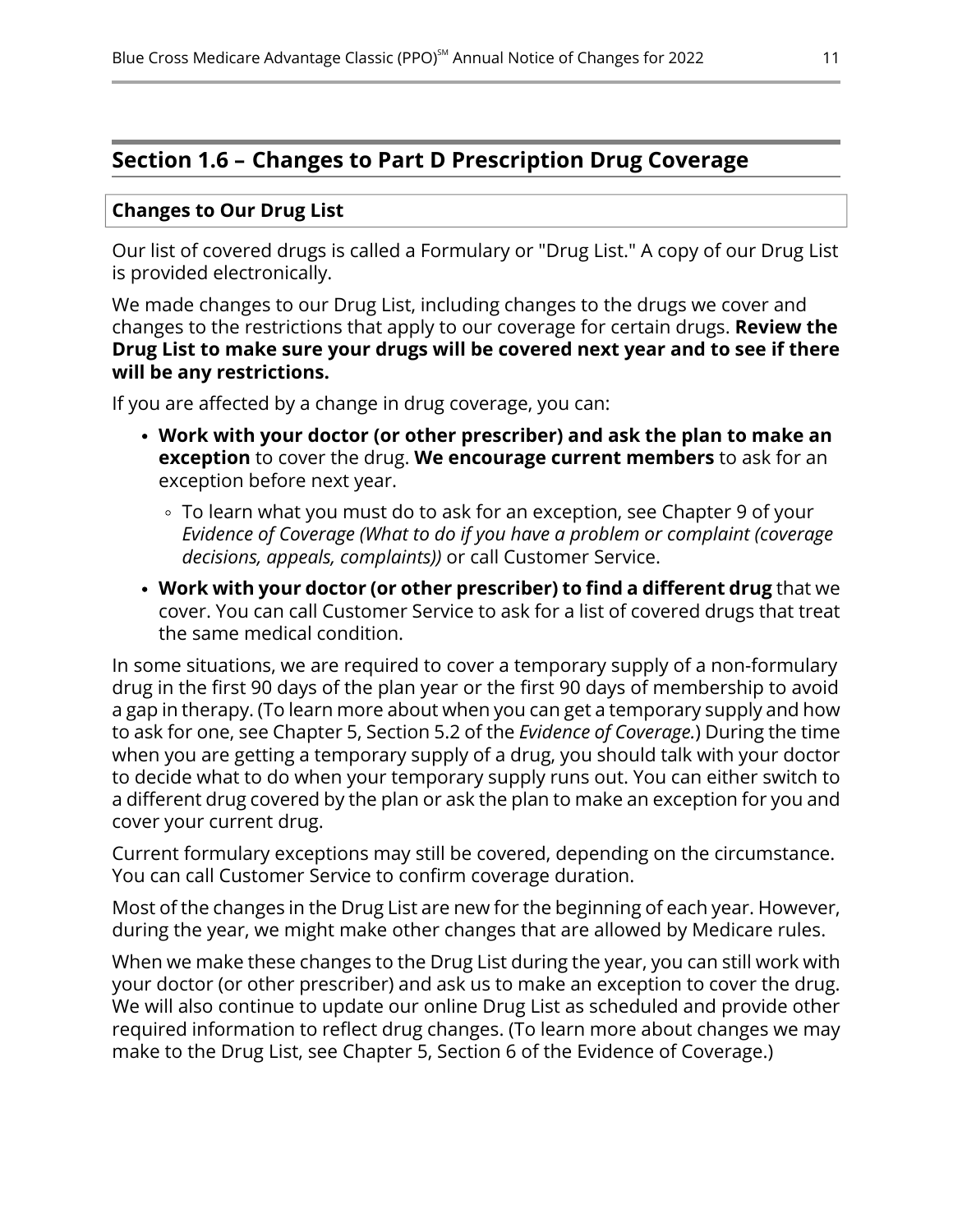#### **Changes to Prescription Drug Costs**

*Note:* If you are in a program that helps pay for your drugs ("Extra Help"), **the information about costs for Part D prescription drugs may not apply to you.** We have included a separate insert, called the "Evidence of Coverage Rider for People Who Get Extra Help Paying for Prescription Drugs" (also called the "Low Income Subsidy Rider" or the "LIS Rider"), which tells you about your drug costs. Because you receive "Extra Help" and didn't receive this insert with this packet, please call Customer Service and ask for the "LIS Rider."

There are four "drug payment stages." How much you pay for a Part D drug depends on which drug payment stage you are in. (You can look in Chapter 6, Section 2 of your *Evidence of Coverage* for more information about the stages.)

The information below shows the changes for next year to the first two stages – the Yearly Deductible Stage and the Initial Coverage Stage. (Most members do not reach the other two stages – the Coverage Gap Stage or the Catastrophic Coverage Stage. To get information about your costs in these stages, look at Chapter 6, Sections 6 and 7, in the *Evidence of Coverage*, which is located on our website at [getblueil.com/mapd.](https://www.bcbsil.com/medicare/blue-cross-medicare-options/mapd) You may also call Customer Service to ask us to mail you an *Evidence of Coverage*.)

#### **Changes to the Deductible Stage**

| The deductible is \$445.<br>The deductible is \$250.<br><b>Stage 1: Yearly Deductible</b><br><b>Stage</b><br>During this stage, you<br>During this stage, you<br>pay \$0-\$47 cost<br>During this stage, you pay the<br>pay \$0-\$20 cost<br>sharing for drugs on<br>sharing for drugs on<br>full cost of your Tier 4                                                                                                                                                                         | <b>Stage</b>                  | 2021 (this year) | 2022 (next year) |
|-----------------------------------------------------------------------------------------------------------------------------------------------------------------------------------------------------------------------------------------------------------------------------------------------------------------------------------------------------------------------------------------------------------------------------------------------------------------------------------------------|-------------------------------|------------------|------------------|
| Specialty drugs until you have<br><b>Generic and Tier 2</b><br>Generic, Tier 2 Generic<br>reached the yearly deductible.<br>and Tier 3 Preferred<br>Generic and the full<br>cost of drugs on Tier 3<br>Brand, and the full<br>Preferred Brand, Tier<br>cost of drugs on Tier 4<br>Non-Preferred Brand<br>4 Non-Preferred Drug<br>and Tier 5 Specialty<br>and Tier 5 Specialty<br>until you have reached<br>Tier until you have<br>the yearly deductible.<br>reached the yearly<br>deductible. | Non-Preferred Drug and Tier 5 | Tier 1 Preferred | Tier 1 Preferred |

#### **Changes to Your Cost Sharing in the Initial Coverage Stage**

To learn how copayments and coinsurance work, look at Chapter 6, Section 1.2, *Types of out-of-pocket costs you may pay for covered drugs* in your *Evidence of Coverage*.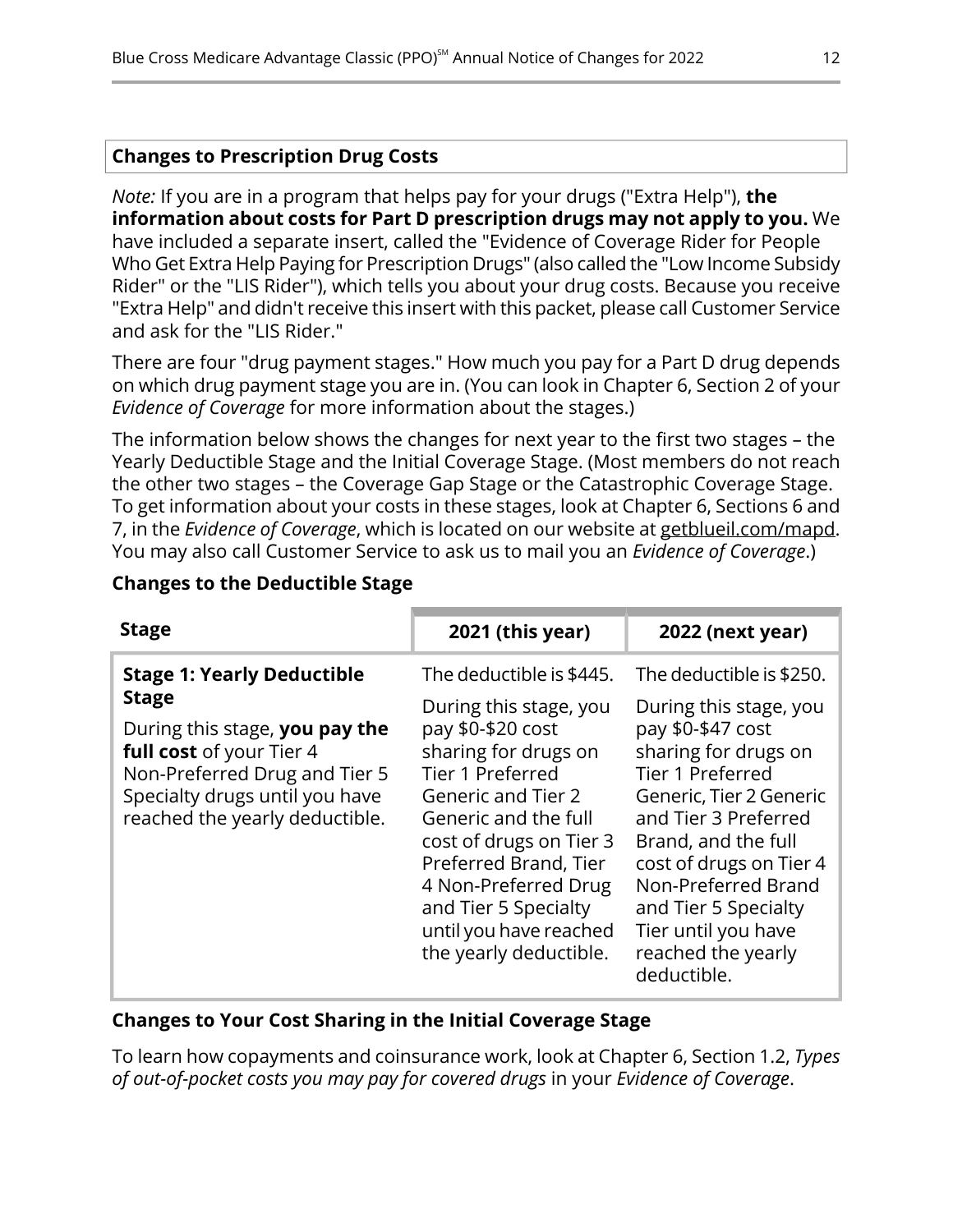| <b>Stage</b>                                                                                                   | 2021 (this year)                                              | 2022 (next year)                                              |
|----------------------------------------------------------------------------------------------------------------|---------------------------------------------------------------|---------------------------------------------------------------|
| <b>Stage 2: Initial</b><br><b>Coverage Stage</b><br>Once you pay the                                           | Your cost for a one-month<br>supply at a network<br>pharmacy: | Your cost for a one-month<br>supply at a network<br>pharmacy: |
| yearly deductible, you                                                                                         | <b>Tier 1 - Preferred Generic:</b>                            | <b>Tier 1 - Preferred Generic:</b>                            |
| move to the Initial<br>Coverage Stage.                                                                         | Standard cost sharing:                                        | Standard cost sharing:                                        |
| During this stage, the<br>plan pays its share of                                                               | You pay \$7 copay per<br>prescription.                        | You pay \$10 copay per<br>prescription.                       |
| the cost of your drugs                                                                                         | Preferred cost sharing:                                       | Preferred cost sharing:                                       |
| and you pay your<br>share of the cost.<br>The costs in this row                                                | You pay \$0 copay per<br>prescription.                        | You pay \$0 copay per<br>prescription.                        |
| are for a one-month                                                                                            | Tier 2 - Generic:                                             | Tier 2 - Generic:                                             |
| (30-day) supply when<br>you fill your                                                                          | Standard cost sharing:                                        | Standard cost sharing:                                        |
| prescription at a<br>network pharmacy.                                                                         | You pay \$20 copay per<br>prescription.                       | You pay \$20 copay per<br>prescription.                       |
| For information about                                                                                          | Preferred cost sharing:                                       | Preferred cost sharing:                                       |
| the costs for a<br>long-term supply or<br>for mail-order                                                       | You pay \$13 copay per<br>prescription.                       | You pay \$10 copay per<br>prescription.                       |
| prescriptions, look in<br>Chapter 6, Section 5 of                                                              | <b>Tier 3 - Preferred Brand:</b>                              | <b>Tier 3 - Preferred Brand:</b>                              |
| your Evidence of                                                                                               | Standard cost sharing:                                        | Standard cost sharing:                                        |
| Coverage.<br>We changed the tier                                                                               | You pay \$47 copay per<br>prescription.                       | You pay \$47 copay per<br>prescription.                       |
| for some of the drugs                                                                                          | Preferred cost sharing:                                       | Preferred cost sharing:                                       |
| on our Drug List. To<br>see if your drugs will<br>be in a different tier,<br>look them up on the<br>Drug List. | You pay \$40 copay per<br>prescription.                       | You pay \$47 copay per<br>prescription.                       |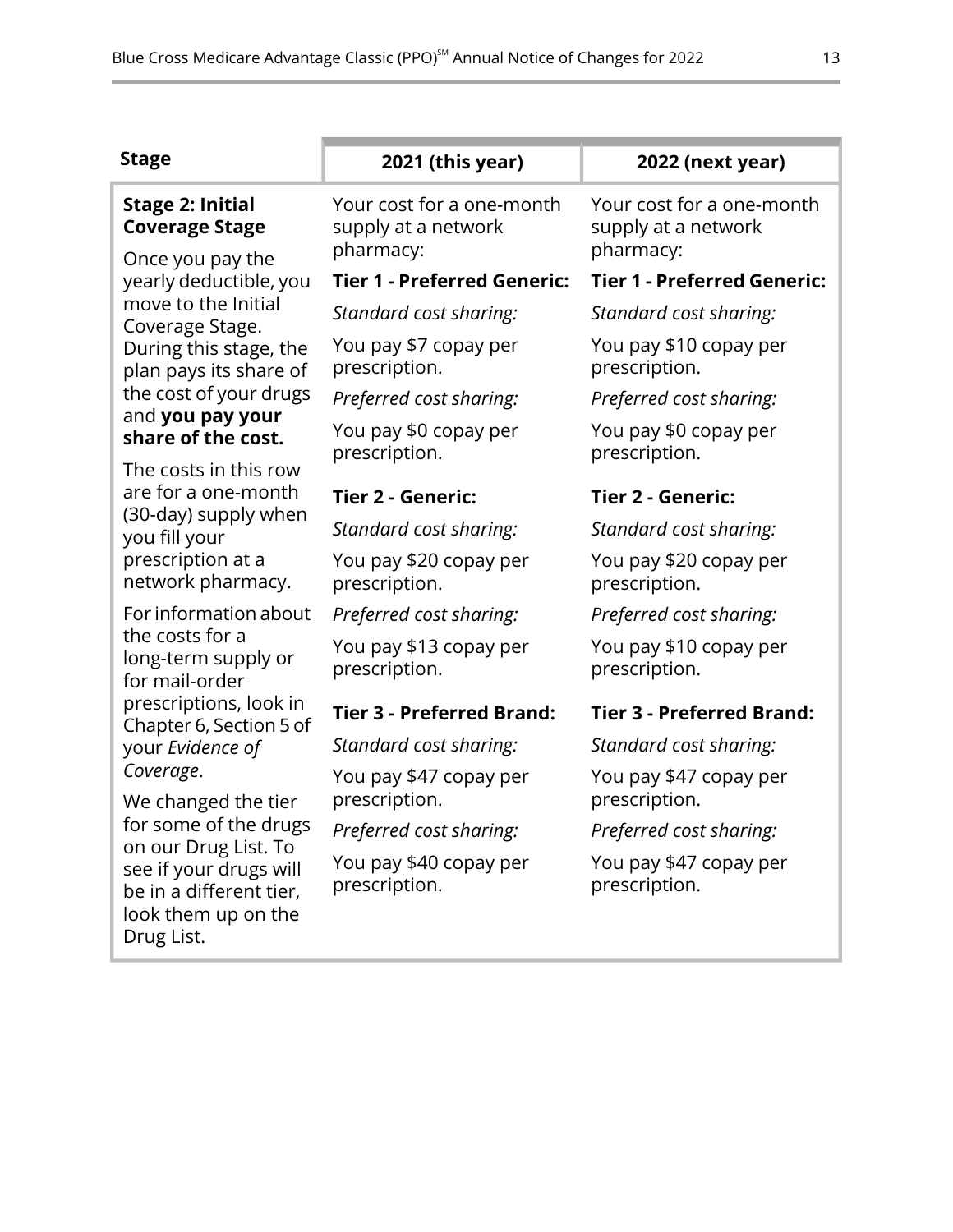| <b>Stage</b> | 2021 (this year)                                                                                                    | 2022 (next year)                                                                                                    |
|--------------|---------------------------------------------------------------------------------------------------------------------|---------------------------------------------------------------------------------------------------------------------|
|              | <b>Tier 4 - Non-Preferred</b><br>Drug:                                                                              | <b>Tier 4 - Non-Preferred</b><br>Drug:                                                                              |
|              | Standard cost sharing:                                                                                              | Standard cost sharing:                                                                                              |
|              | You pay \$100 copay per<br>prescription.                                                                            | You pay \$100 copay per<br>prescription.                                                                            |
|              | Preferred cost sharing:                                                                                             | Preferred cost sharing:                                                                                             |
|              | You pay \$93 copay per<br>prescription.                                                                             | You pay \$100 copay per<br>prescription.                                                                            |
|              | Tier 5 - Specialty:                                                                                                 | <b>Tier 5 - Specialty:</b>                                                                                          |
|              | Standard cost sharing:                                                                                              | Standard cost sharing:                                                                                              |
|              | You pay 25% of the total<br>cost.                                                                                   | You pay 28% of the total<br>cost.                                                                                   |
|              | Preferred cost sharing:                                                                                             | Preferred cost sharing:                                                                                             |
|              | You pay 25% of the total<br>cost.                                                                                   | You pay 28% of the total<br>cost.                                                                                   |
|              |                                                                                                                     |                                                                                                                     |
|              | Once your total drug costs<br>have reached \$4,130, you<br>will move to the next stage<br>(the Coverage Gap Stage). | Once your total drug costs<br>have reached \$4,430, you<br>will move to the next stage<br>(the Coverage Gap Stage). |

#### **Changes to the Coverage Gap and Catastrophic Coverage Stages**

The other two drug coverage stages – the Coverage Gap Stage and the Catastrophic Coverage Stage – are for people with high drug costs. **Most members do not reach the Coverage Gap Stage or the Catastrophic Coverage Stage**. For information about your costs in these stages, look at Chapter 6, Sections 6 and 7, in your *Evidence of Coverage*.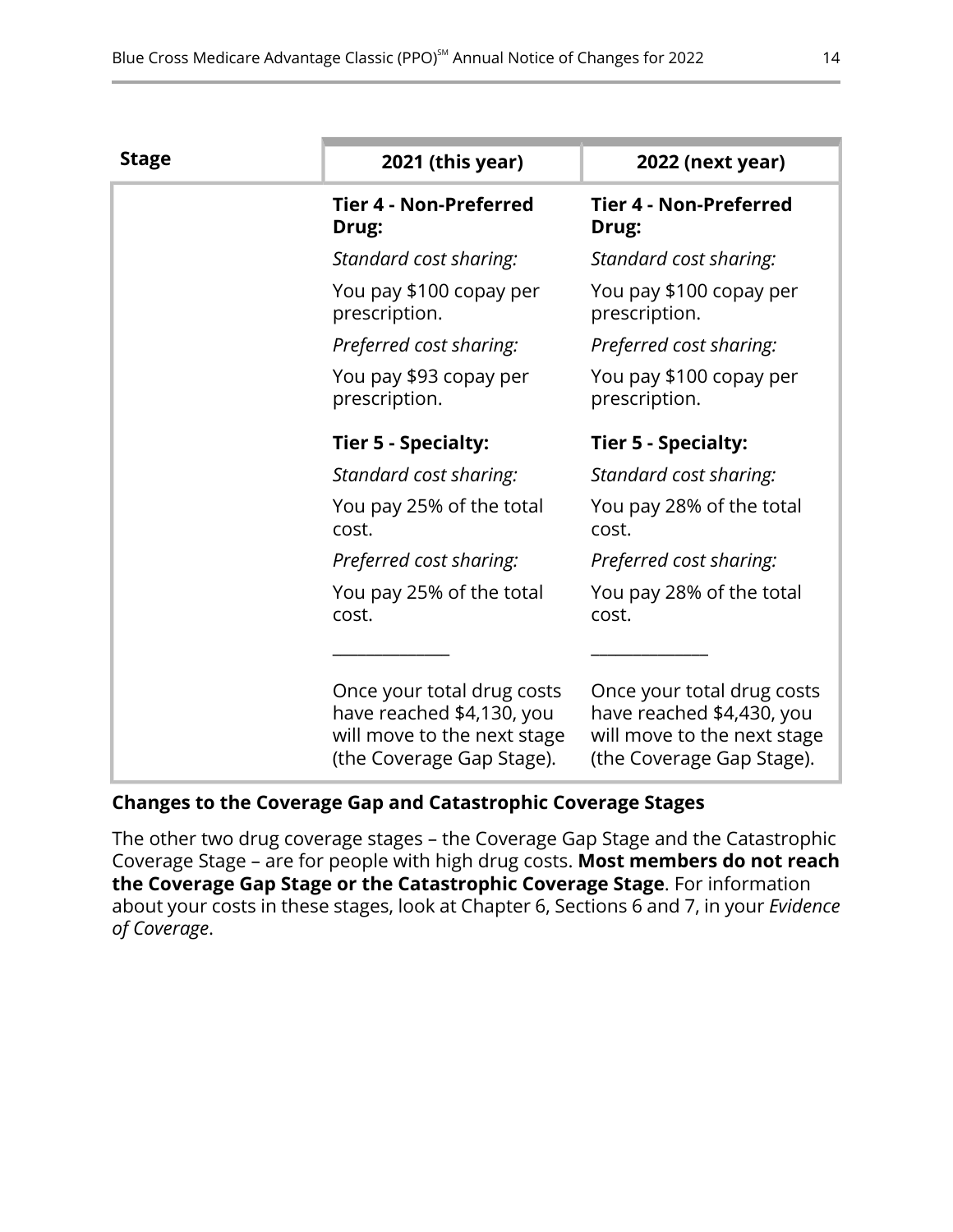<span id="page-17-0"></span>

| <b>SECTION 2</b> | <b>Administrative Changes</b> |  |
|------------------|-------------------------------|--|
|------------------|-------------------------------|--|

| <b>Description</b>                                                                   | 2021 (this year)                                                                                                                                                                                                                                       | 2022 (next year)                                                                                                                                                                                                                           |
|--------------------------------------------------------------------------------------|--------------------------------------------------------------------------------------------------------------------------------------------------------------------------------------------------------------------------------------------------------|--------------------------------------------------------------------------------------------------------------------------------------------------------------------------------------------------------------------------------------------|
| <b>Mail Order</b><br><b>Pharmacy</b>                                                 | AllianceRx Walgreens Prime<br>is preferred                                                                                                                                                                                                             | AllianceRx Walgreens Prime<br>and Express Scripts®<br>Pharmacy are both<br>preferred                                                                                                                                                       |
| <b>Diabetic Testing</b><br><b>Supplies</b>                                           | <b>Therapeutic Continuous</b><br><b>Glucose Monitoring (CGM)</b><br>products are covered from<br>Abbott (Freestyle Libre/Libre<br>II) and Dexcom (G5 and G6)<br>- and when obtained<br>through the pharmacy, are<br>subject to prior<br>authorization. | <b>Continuous Glucose</b><br>Monitoring (CGM) products<br>obtained through the<br>pharmacy are subject to<br>Prior Authorization,<br>Quantity Limit, and<br>coverage is preferred for<br>Dexcom G6 and Abbott<br>Freestyle Libre products. |
| Long-term supply of<br>a covered Part D<br>prescription drug<br>(Tier 5 - Specialty) | For Tier 5 drugs, you can get<br>a long-term supply (also<br>called an "extended supply")<br>when you fill your<br>prescription. A longterm<br>supply is up to a 90 day<br>supply.                                                                     | A long-term supply is not<br>available for drugs in Tier 5.<br>Tier 5 drugs are available up<br>to a 30-day supply.                                                                                                                        |
| <b>Network Pharmacy</b><br><b>Cost Sharing</b>                                       | Standard cost sharing<br>applied at all network<br>pharmacies                                                                                                                                                                                          | Standard cost sharing<br>applies at standard<br>pharmacies and preferred<br>cost sharing applies at<br>preferred pharmacies.<br>Please review the 2022<br>Pharmacy Directory to see<br>if your pharmacy is<br>preferred or standard.       |

Prime Therapeutics LLC is a pharmacy benefit management company, contracted by Blue Cross and Blue Shield of Illinois (BCBSIL)to provide pharmacy benefit management services. BCBSIL, as well as several other independent Blue Cross and Blue Shield Plans, has an ownership interest in Prime Therapeutics.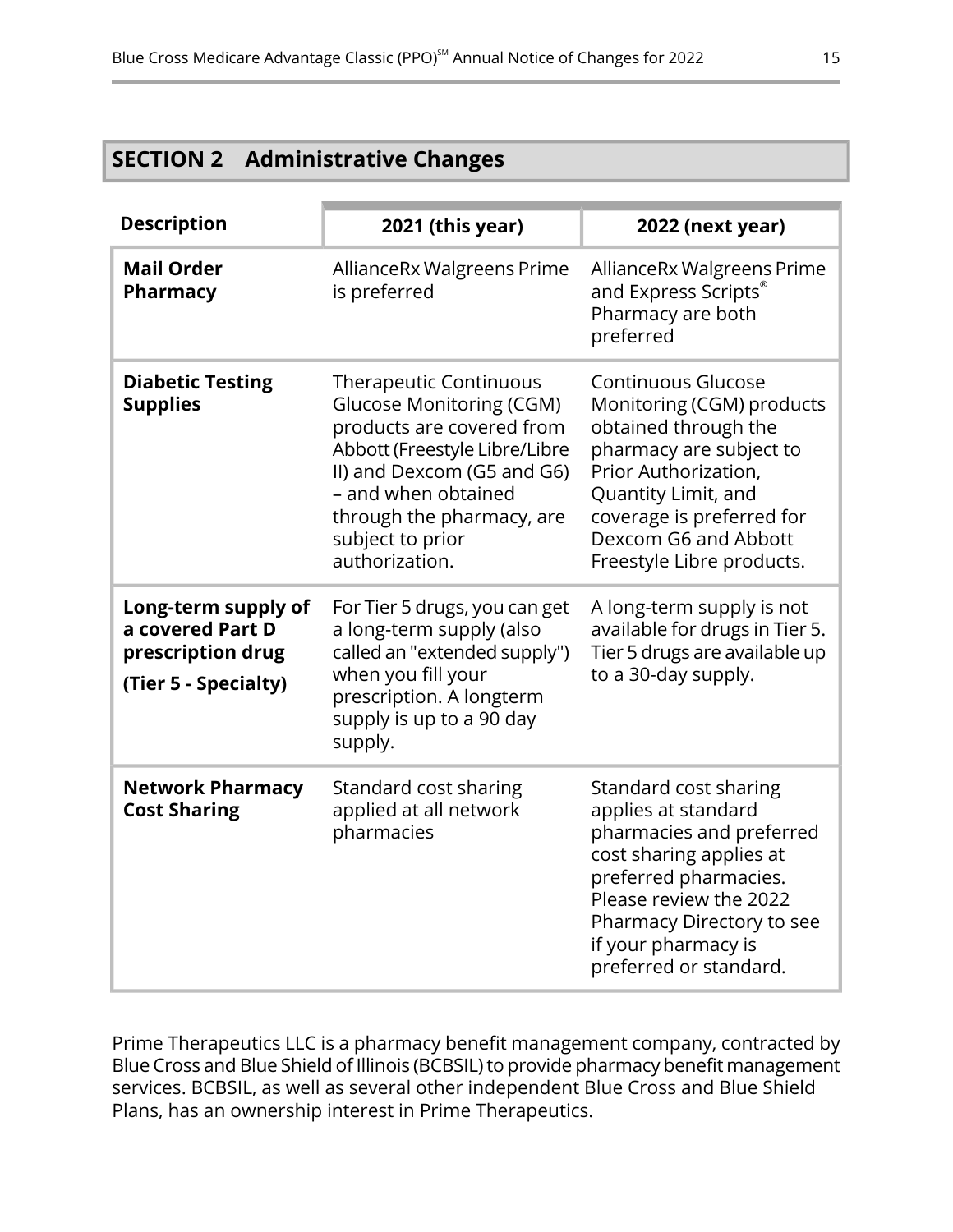Prime Therapeutics LLC has an ownership interest in AllianceRx Walgreens Prime, a central specialty pharmacy and home delivery pharmacy. Prime Therapeutics LLC, provides pharmacy benefit management services for Blue Cross and Blue Shield of Illinois (BCBSIL) and is owned by 18 Blue Cross and Blue Shield Plans, subsidiaries or affiliates of those plans.

Express Scripts® Pharmacy is a pharmacy that is contracted to provide mail pharmacy services to members of Blue Cross and Blue Shield of Illinois (BCBSIL).

<span id="page-18-1"></span>Express Scripts® Pharmacy is a trademark of Express Scripts Strategic Development, Inc.

### <span id="page-18-2"></span>**SECTION 3 Deciding Which Plan to Choose**

### **Section 3.1 – If you want to stay in Blue Cross Medicare Advantage Classic (PPO)**

**To stay in our plan you don't need to do anything.** If you do not sign up for a different plan or change to Original Medicare by December 7, you will automatically be enrolled in our Blue Cross Medicare Advantage Classic (PPO)*.*

### **Section 3.2 – If you want to change plans**

<span id="page-18-0"></span>l

We hope to keep you as a member next year but if you want to change for 2022 follow these steps:

#### **Step 1: Learn about and compare your choices**

- You can join a different Medicare health plan timely,
- *– OR–* You can change to Original Medicare. If you change to Original Medicare, you will need to decide whether to join a Medicare drug plan. If you do not enroll in a Medicare drug plan, please see Section [1.1](#page-7-0) regarding a potential Part D late enrollment penalty.

To learn more about Original Medicare and the different types of Medicare plans, read the *Medicare & You 2022* handbook, call your State Health Insurance Assistance Program (see Section [5](#page-19-1)), or call Medicare (see Section [7.2\)](#page-21-2).

You can also find information about plans in your area by using the Medicare Plan Finder on the Medicare website. Go to [www.medicare.gov/plan-compare](http://www.medicare.gov/plan-compare). **Here, you can find information about costs, coverage, and quality ratings for Medicare plans.**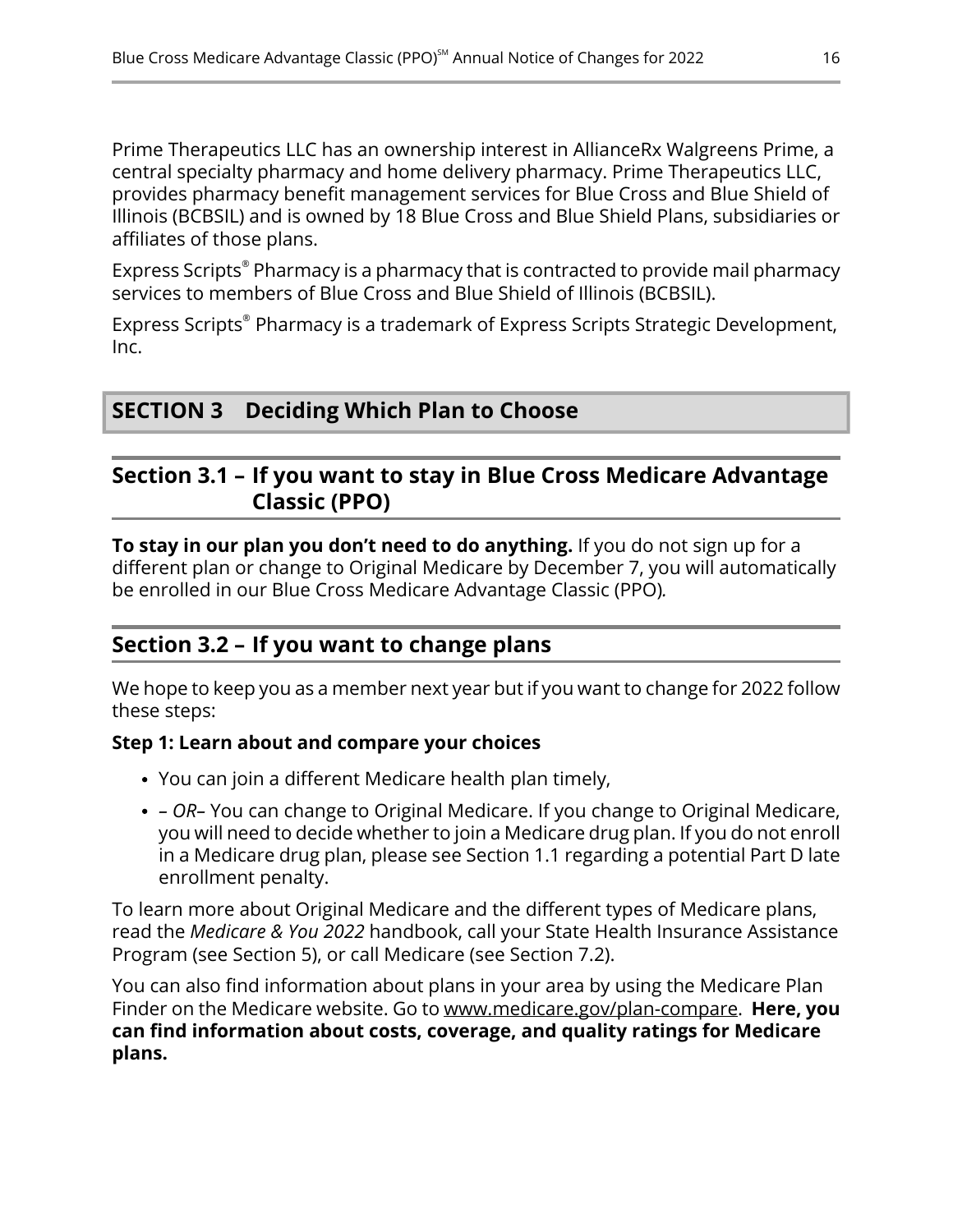#### **Step 2: Change your coverage**

- To **change to a different Medicare health plan**, enroll in the new plan. You will automatically be disenrolled from Blue Cross Medicare Advantage Classic (PPO).
- To **change to Original Medicare with a prescription drug plan,** enroll in the new drug plan. You will automatically be disenrolled from Blue Cross Medicare Advantage Classic (PPO).
- To **change to Original Medicare without a prescription drug plan**, you must either:
	- $\circ$  Send us a written request to disenroll. Contact Customer Service if you need more information on how to do this (phone numbers are in Section [7.1](#page-21-1) of this booklet).
	- *– OR –* Contact **Medicare**, at 1-800-MEDICARE (1-800-633-4227), 24 hours a day, 7 days a week, and ask to be disenrolled. TTY users should call 1-877-486-2048.

### <span id="page-19-0"></span>**SECTION 4 Deadline for Changing Plans**

If you want to change to a different plan or to Original Medicare for next year, you can do it from **October 15 until December 7.** The change will take effect on January 1, 2022.

#### **Are there other times of the year to make a change?**

In certain situations, changes are also allowed at other times of the year. For example, people with Medicaid, those who get "Extra Help" paying for their drugs, those who have or are leaving employer coverage, and those who move out of the service area may be allowed to make a change at other times of the year. For more information, see Chapter 10, Section 2.3 of the *Evidence of Coverage.*

<span id="page-19-1"></span>If you enrolled in a Medicare Advantage Plan for January 1, 2022, and don't like your plan choice, you can switch to another Medicare health plan (either with or without Medicare prescription drug coverage) or switch to Original Medicare (either with or without Medicare prescription drug coverage) between January 1 and March 31, 2022. For more information, see Chapter 10, Section 2.2 of the *Evidence of Coverage*.

### **SECTION 5 Programs That Offer Free Counseling about Medicare**

The State Health Insurance Assistance Program (SHIP) is a government program with trained counselors in every state. In Illinois, the SHIP is called Illinois Department on Aging.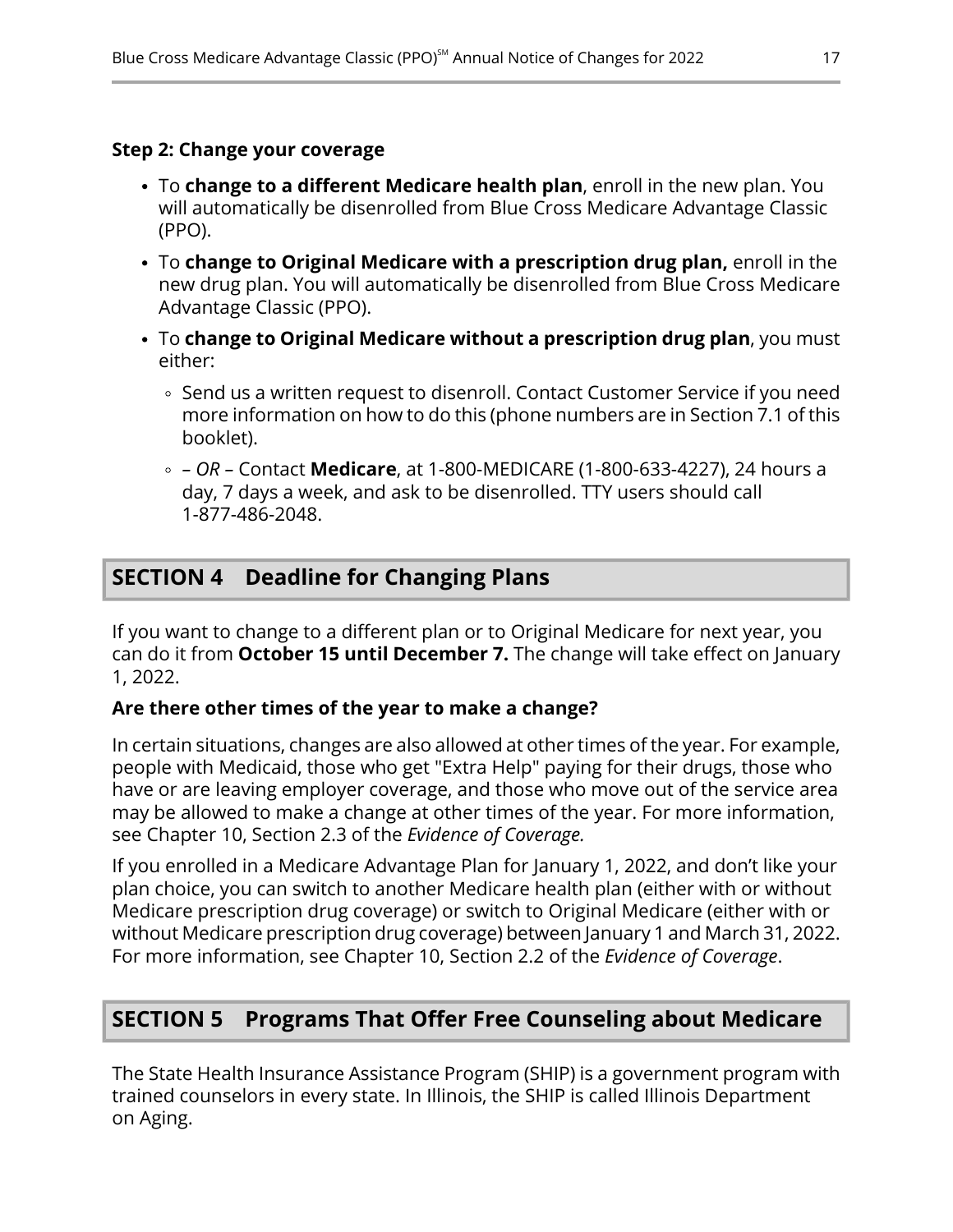Illinois Department on Aging is independent (not connected with any insurance company or health plan). It is a state program that gets money from the Federal government to give **free** local health insurance counseling to people with Medicare. Illinois Department on Aging counselors can help you with your Medicare questions or problems. They can help you understand your Medicare plan choices and answer questions about switching plans. You can call Illinois Department on Aging at 1-800-252-8966. You can learn more about Illinois Department on Aging by visiting their website [\(https://www2.illinois.gov/aging/ship/Pages/default.aspx](https://www2.illinois.gov/aging/ship/Pages/default.aspx)).

### <span id="page-20-0"></span>**SECTION 6 Programs That Help Pay for Prescription Drugs**

You may qualify for help paying for prescription drugs.

- **"Extra Help" from Medicare.** People with limited incomes may qualify for "Extra Help" to pay for their prescription drug costs. If you qualify, Medicare could pay up to 75% or more of your drug costs including monthly prescription drug premiums, annual deductibles, and coinsurance. Additionally, those who qualify will not have a coverage gap or late enrollment penalty. Many people are eligible and don't even know it. To see if you qualify, call:
	- 1-800-MEDICARE (1-800-633-4227). TTY users should call 1-877-486-2048, 24 hours a day/7 days a week;
	- The Social Security Office at 1-800-772-1213 between 7 am and 7 pm, Monday through Friday. TTY users should call 1-800-325-0778 (applications); or
	- Your State Medicaid Office (applications).
- **Prescription Cost-sharing Assistance for Persons with HIV/AIDS.** The AIDS Drug Assistance Program (ADAP) helps ensure that ADAP-eligible individuals living with HIV/AIDS have access to life-saving HIV medications. Individuals must meet certain criteria, including proof of State residence and HIV status, low income as defined by the State, and uninsured/under-insured status. Medicare Part D prescription drugs that are also covered by ADAP qualify for prescription cost-sharing assistance through the Illinois Department of Public Health*.* For information on eligibility criteria, covered drugs, or how to enroll in the program, please call 1-217-782-4977*.*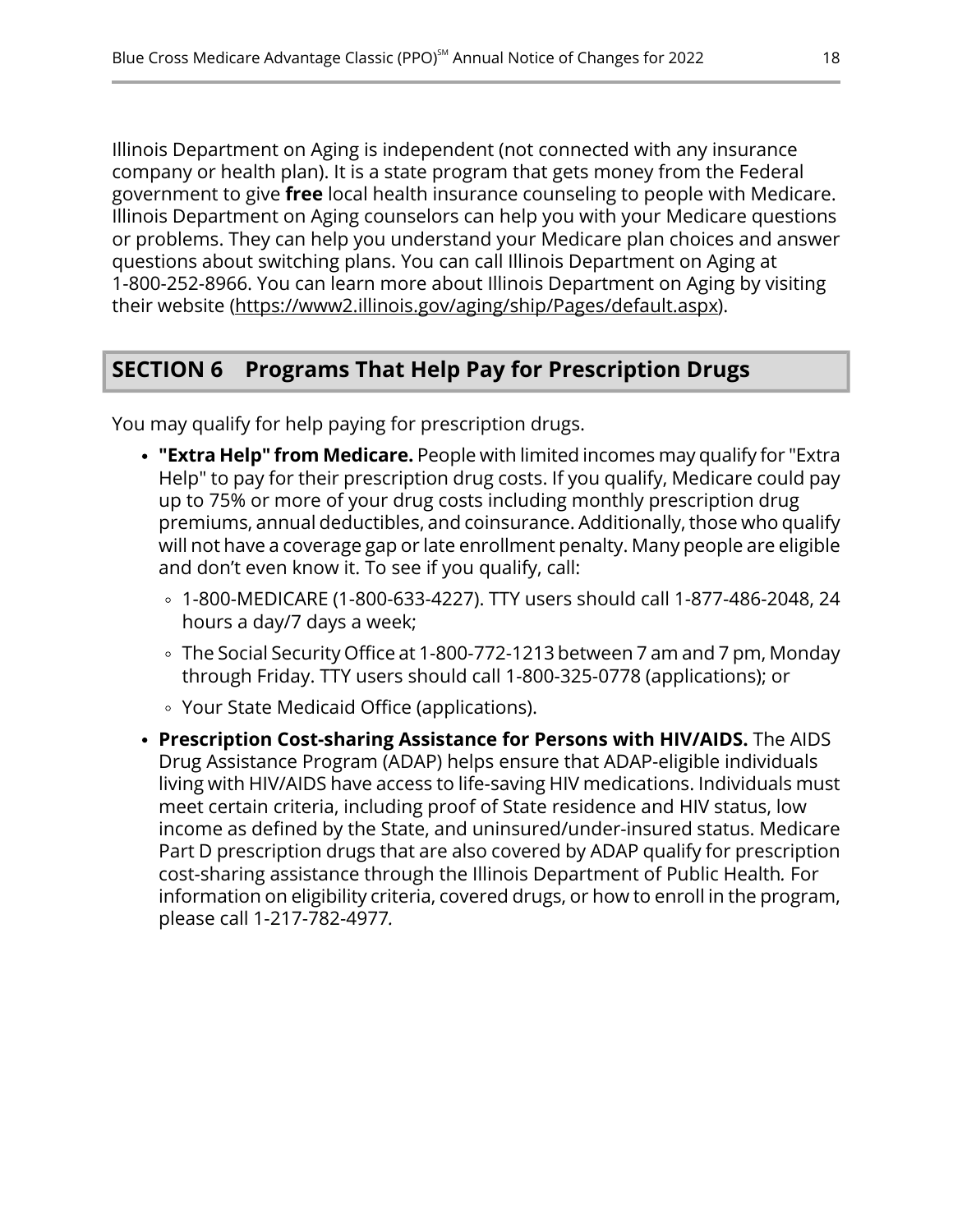#### <span id="page-21-0"></span>**SECTION 7 Questions?**

### <span id="page-21-1"></span>**Section 7.1 – Getting Help from Blue Cross Medicare Advantage Classic (PPO)**

Questions? We're here to help. Please call Customer Service at 1-877-774-8592*.* (TTY only, call 711.) We are available for phone calls 8:00 a.m. – 8:00 p.m., local time, 7 days a week. If you are calling from April 1 through September 30, alternate technologies (for example, voicemail) will be used on weekends and holidays. Calls to these numbers are free.

#### **Read your 2022** *Evidence of Coverage* **(it has details about next year's benefits and costs)**

This *Annual Notice of Changes* gives you a summary of changes in your benefits and costs for 2022. For details, look in the 2022 *Evidence of Coverage* for Blue Cross Medicare Advantage Classic (PPO)*.* The *Evidence of Coverage* is the legal, detailed description of your plan benefits. It explains your rights and the rules you need to follow to get covered services and prescription drugs. A copy of the *Evidence of Coverage* is located on our website at [getblueil.com/mapd.](https://www.bcbsil.com/medicare/blue-cross-medicare-options/mapd) You may also call Customer Service to ask us to mail you an *Evidence of Coverage*.

#### **Visit our Website**

l

<span id="page-21-2"></span>You can also visit our website at [getblueil.com/mapd.](https://www.bcbsil.com/medicare/blue-cross-medicare-options/mapd) As a reminder, our website has the most up-to-date information about our provider network (*Provider Directory*) and our list of covered drugs (Formulary/Drug List).

### **Section 7.2 – Getting Help from Medicare**

To get information directly from Medicare:

#### **Call 1-800-MEDICARE (1-800-633-4227)**

You can call 1-800-MEDICARE (1-800-633-4227), 24 hours a day, 7 days a week. TTY users should call 1-877-486-2048.

#### **Visit the Medicare Website**

You can visit the Medicare website ([www.medicare.gov](http://www.medicare.gov/)). It has information about cost, coverage, and quality ratings to help you compare Medicare health plans. You can find information about plans available in your area by using the Medicare Plan Finder on the Medicare website. (To view the information about plans, go to [www.medicare.](http://www.medicare.gov/plan-compare) [gov/plan-compare](http://www.medicare.gov/plan-compare).)